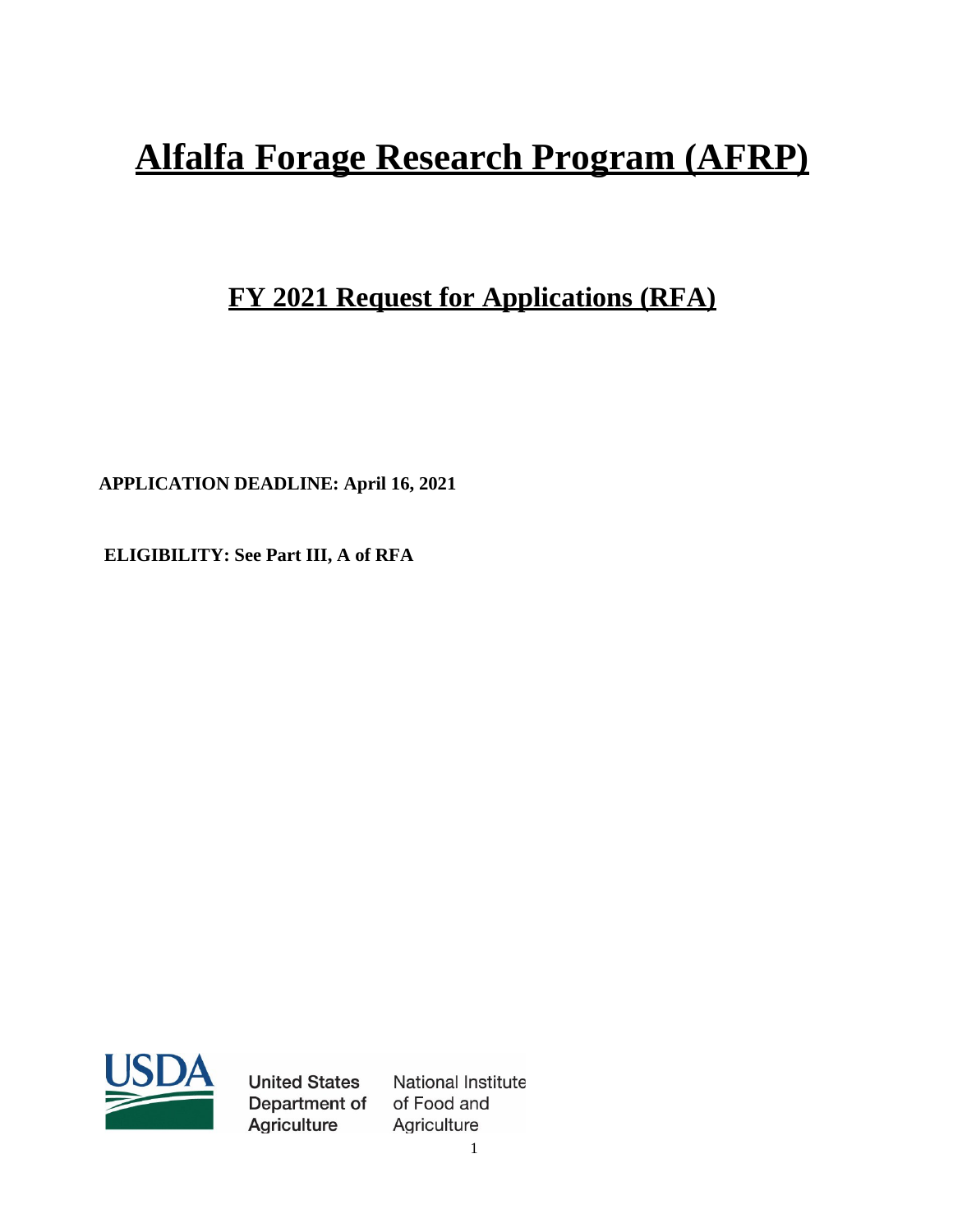# **NATIONAL INSTITUTE OF FOOD AND AGRICULTURE U.S. DEPARTMENT OF AGRICULTURE**

# **ALFALFA FORAGE RESEARCH PROGRAM (AFRP)**

## **INITIAL ANNOUNCEMENT**

**CATALOG OF FEDERAL DOMESTIC ASSISTANCE:** This program is listed in the Catalog of Federal Domestic Assistance under 10.330.

**DATES:** Applications must be received by **5 p.m. Eastern Time** on April 16, 2021. Applications received after this deadline will normally not be considered for funding (see [PartIV,](#page-12-0)  [C](#page-12-0) of this RFA). Comments regarding this request for applications (RFA) are requested within six months from the issuance of this notice. Comments received after that date will be considered to the extent practicable.

**STAKEHOLDER INPUT:** We at the National Institute of Food and Agriculture (NIFA) seek your comments about this RFA. We will consider your comments when we develop the next RFA for the program, if applicable, and we'll use them to meet the requirements of section  $103(c)(2)$  of the [Agricultural Research, Extension, and Education Reform Act of 1998](https://nifa.usda.gov/resource/agricultural-research-extension-and-education-reform-act-1998) [\(7 U.S.C. 7613\(c\)\(2\)\).](https://uscode.house.gov/view.xhtml?req=(title:7%20section:7613%20edition:prelim)%20OR%20(granuleid:USC-prelim-title7-section7613)&f=treesort&edition=prelim&num=0&jumpTo=true) Submit your written stakeholder comments by the deadline set forth in the DATES portion of this notice via email to [Policy@usda.gov.](mailto:Policy@usda.gov.) (This email address is only for receiving comments regarding this RFA and *not* for requesting information or forms.) In your comments, please state that you are responding to the Alfalfa Forage Research Program RFA.

**EXECUTIVE SUMMARY:** NIFA requests applications for the Alfalfa Forage Research Program (AFRP) for fiscal year (FY) 2021 exclusively for alfalfa systems. Areas of potential research include increase yields and quality; improve harvest and storage systems; develop methods to estimate forage yield and quality to support marketing and reduce producer risks; explore new and novel uses for alfalfa; and improve production and quality of alfalfa seed. This is an integrated research and extension program. The anticipated amount available for grants in FY 2021 is approximately **\$2.7 million**.

This notice identifies the objectives for AFRP projects, deadline dates, funding information, eligibility criteria for projects and applicants, and application forms and associated instructions needed to apply for an AFRP grant.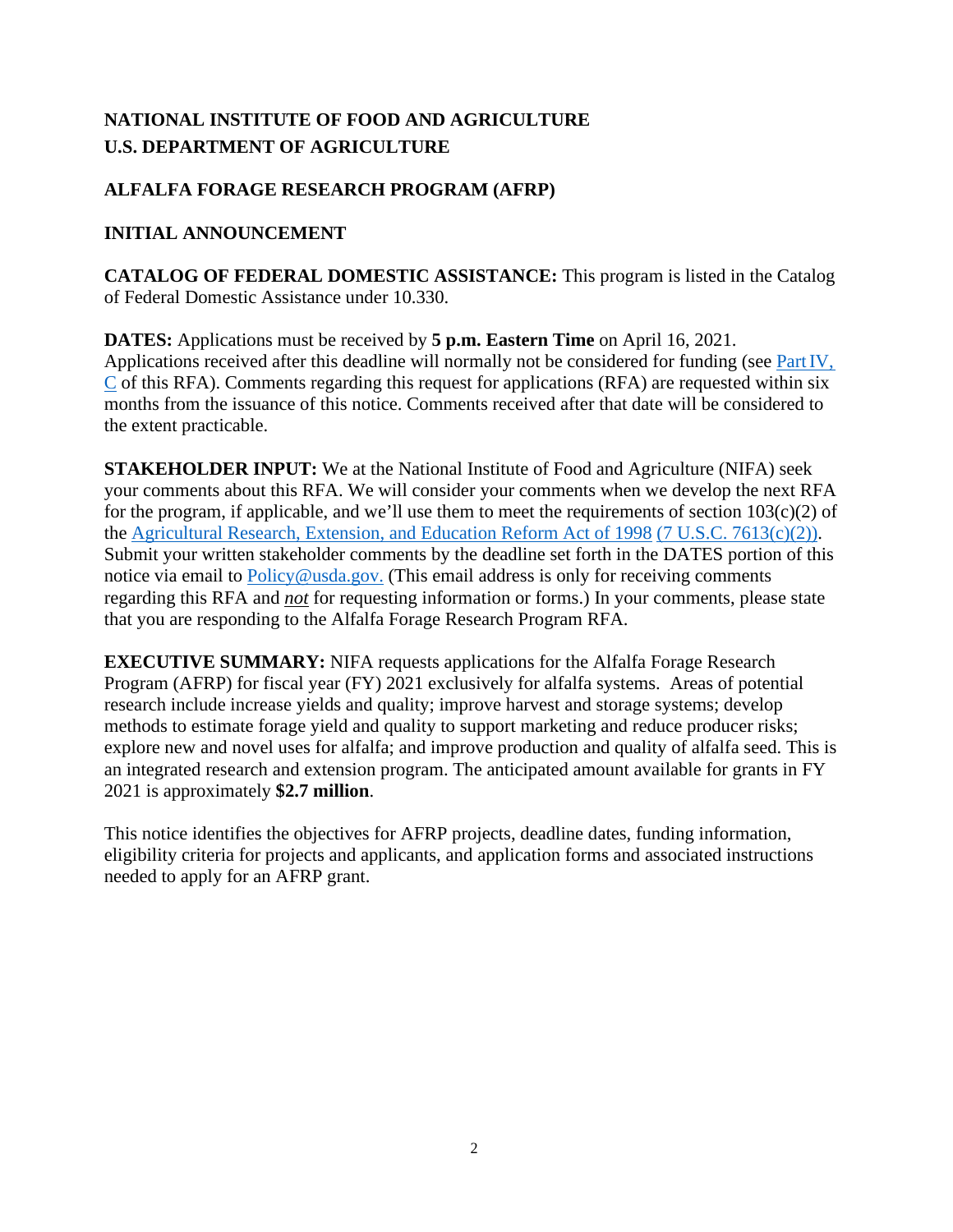# **Table of Contents**

| А.        |  |  |  |
|-----------|--|--|--|
| <b>B.</b> |  |  |  |
|           |  |  |  |
|           |  |  |  |
|           |  |  |  |
|           |  |  |  |
|           |  |  |  |
|           |  |  |  |
|           |  |  |  |
|           |  |  |  |
|           |  |  |  |
|           |  |  |  |
| <b>B.</b> |  |  |  |
|           |  |  |  |
| D.        |  |  |  |
|           |  |  |  |
|           |  |  |  |
|           |  |  |  |
|           |  |  |  |
|           |  |  |  |
|           |  |  |  |
|           |  |  |  |
|           |  |  |  |
|           |  |  |  |
|           |  |  |  |
|           |  |  |  |
|           |  |  |  |
|           |  |  |  |
|           |  |  |  |
|           |  |  |  |
|           |  |  |  |
|           |  |  |  |
|           |  |  |  |
|           |  |  |  |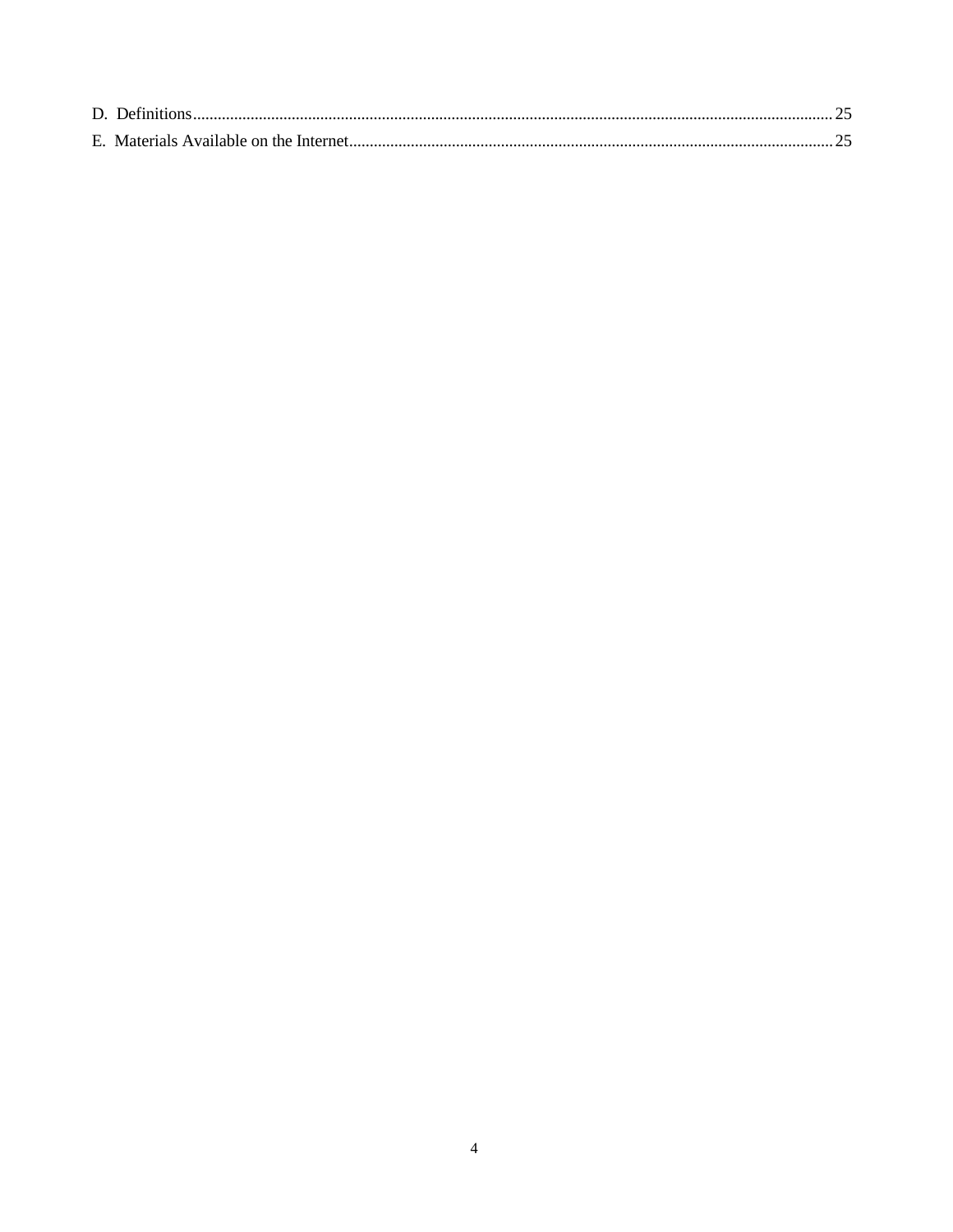# <span id="page-4-0"></span>**PART I—FUNDING OPPORTUNITY DESCRIPTION**

# <span id="page-4-1"></span>**A. Legislative Authority**

The authority for this program is contained in [7 USC 5925\(d\) \(8\):](https://uscode.house.gov/view.xhtml?req=(title:7%20section:5925%20edition:prelim)%20OR%20(granuleid:USC-prelim-title7-section5925)&f=treesort&edition=prelim&num=0&jumpTo=true) High-priority research and extension initiatives as amended by [Section 7209 of the Agricultural Improvement Act of](https://www.congress.gov/115/bills/hr2/BILLS-115hr2enr.pdf)  [2018.](https://www.congress.gov/115/bills/hr2/BILLS-115hr2enr.pdf)

# <span id="page-4-2"></span>**B. Purpose and Priorities**

Alfalfa is essential to sustainable agricultural production systems and is an economic engine for rural communities. Value for soil conservation, nitrogen fixation, energy savings, crop rotation benefits, and wildlife habitat is high. However, to provide these societal benefits, the production of alfalfa must be profitable to farmers through market outlets so they will be willing to maintain or expand the use and acreage of alfalfa.

The Alfalfa Forage Research Program (AFRP) aligns with the [USDA Strategic Plan](https://www.usda.gov/sites/default/files/documents/usda-strategic-plan-2018-2022.pdf).) and specifically addresses the following goals:

- Strategic Goal 1: Ensure USDA programs are delivered efficiently, effectively, and with integrity and a focus on customer service;
- Strategic Goal 2: Maximize the ability of American agricultural producers to prosper by feeding and clothing the world;
- Strategic Goal 4: Facilitate rural prosperity and economic development; and
- Strategic Goal 7: Provide all Americans access to a safe, nutritious and secure food supply.

The AFRP aligns with the [USDA Science Blueprint:](https://www.usda.gov/sites/default/files/documents/usda-science-blueprint.pdf)

- Theme 1: Sustainable Agricultural Intensification
- Theme 2. Agricultural Climate Adaption
- Theme 3. Food and Nutritional Translation

The AFRP aligns with [USDA's Agriculture Innovation Agenda:](https://www.usda.gov/sites/default/files/documents/agriculture-innovation-agenda-vision-statement.pdf) 

- 1. develop an innovation strategy that aligns and synchronizes public- and private-sector research.
- 2. align the work of our customer-facing agencies and integrate innovative technologies and practices into USDA programs.
- 3. conduct a review of USDA productivity and conservation data.
- 4. set benchmarks to improve accountability.

In addition, it emphasizes research and innovation themes of the USDA's Agriculture Innovation Agenda. The AFRP supports development of resources and strategies to meet expanding feed and climate needs in the USA. Additional requirements on expected performance goals, indicators and targets may be required as a condition of award.

# **Program Area Description**

The AFRP is an alfalfa-oriented, integrated research and extension program that supports technology transfer to improve overall agricultural productivity, profitability, and conservation of natural resources through conventional and organic alfalfa forage and seed production systems.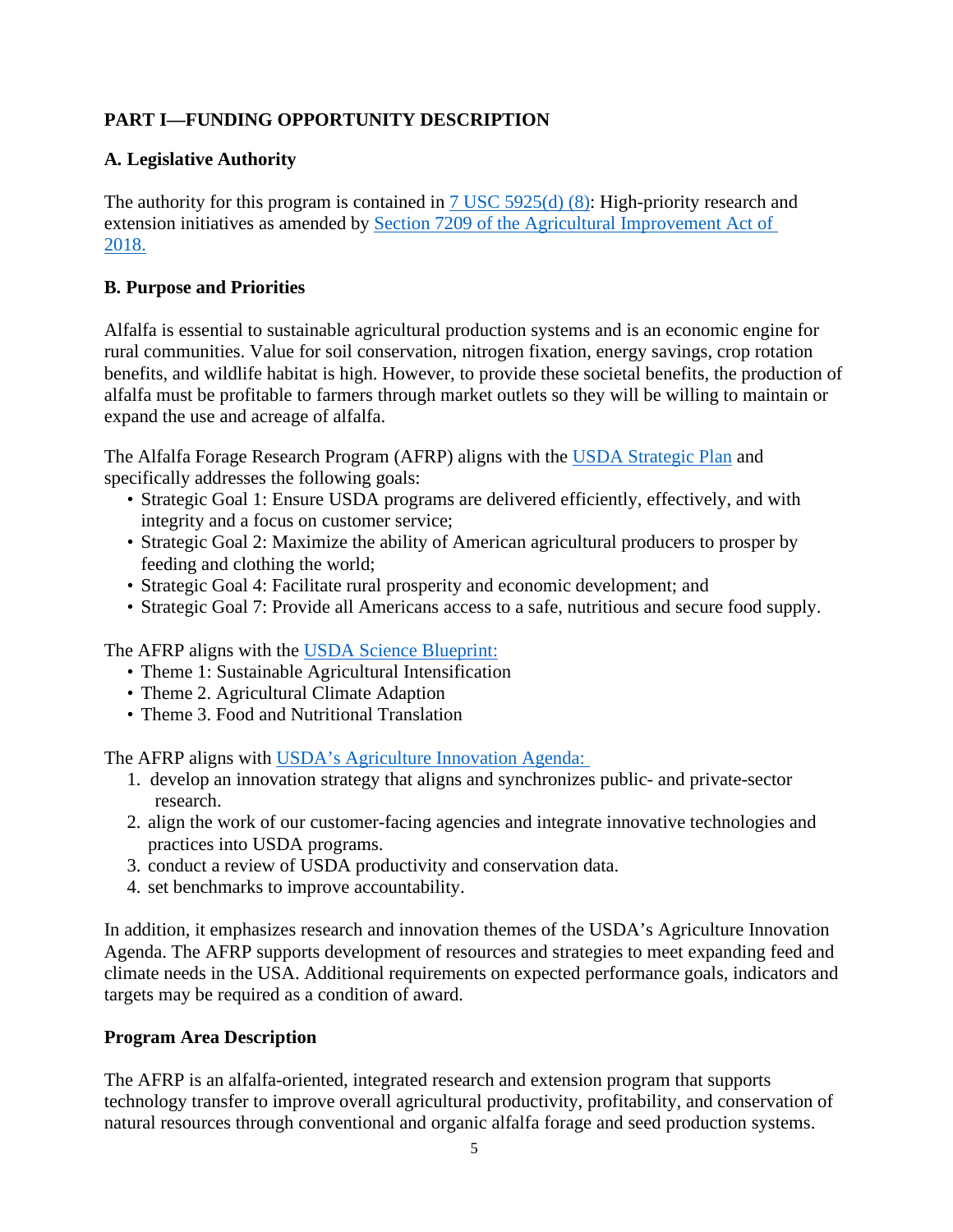The AFRP encourages applicants to establish interdisciplinary and multi-location regional research and extension networks to address national priorities or regional science needs of the U.S. alfalfa forage industry. By bringing together expertise across multiple university, federal agency, and industry organizations and states, AFRP projects seek to enhance the effectiveness of limited state, federal, and industry resources and so produce greater long-lasting impacts.

In FY 2021, under Assistance Listing 10.330, AFRP will support the development of improved alfalfa forage and seed production systems, practices, and supporting technologies. NIFA is soliciting applications for FY 2021 under the following areas:

- 1. Increase alfalfa forage and seed yields and forage quality through improved management practices, plant breeding, and other strategies to reduce biotic and abiotic stresses and costs of production.
- 2. Improve alfalfa forage and seed harvest and storage systems to optimize economic returns to alfalfa producers as well as end-users including milk producers.
- 3. Develop methods to estimate alfalfa forage yield and quality to support marketing as a livestock feed and instruments to reduce producer risks.
- 4. Explore new uses for alfalfa such as in fish feeds, nutritive supplements, high-value chemical manufacturing, or other novel uses.
- 5. Develop systems that increase the yield of alfalfa seed crops and improve the quality of the seed produced.

Handling of baseline data and data collection will be addressed per approved project evaluation or performance measures/outcomes.

**Identification of Program Area:** You must specify in the introductory part of the narrative which of the five areas above are addressed by your proposal. If multiple areas are covered, provide an estimate of the percentage of effort/funds dedicated to each with the sum of percentages equaling 100 percent.

**Regional Collaboration:** AFRP projects must integrate research and extension objectives and represent a collaboration of at least two states within the same region (see table). Regional balance and involvement of new investigators may be taken into consideration during the proposal review process.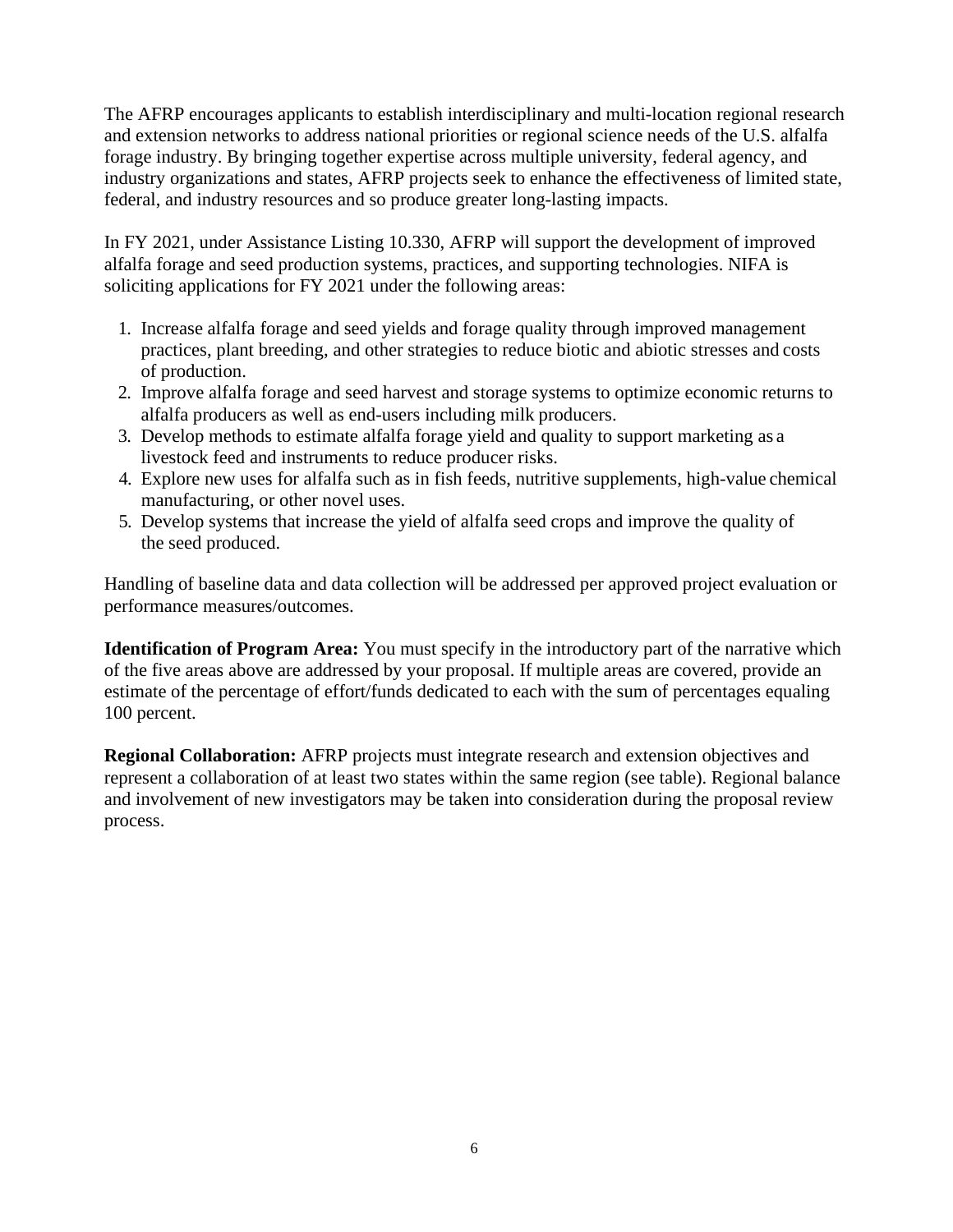| <b>REGION</b> | <b>REGION</b>   | <b>REGION</b>  |
|---------------|-----------------|----------------|
| Western       | <b>Central</b>  | <b>Eastern</b> |
| Alaska        | <b>Arkansas</b> | Alabama        |
| Arizona       | Iowa            | Connecticut    |
| California    | <b>Kansas</b>   | Delaware       |
| Colorado      | Louisiana       | Florida        |
| Hawaii        | Minnesota       | Georgia        |
| Idaho         | Missouri        | Illinois       |
| Montana       | Nebraska        | Indiana        |
| Nevada        | North Dakota    | Kentucky       |
| New Mexico    | Oklahoma        | Maine          |
| Oregon        | South Dakota    | Maryland       |
| Utah          | Texas           | Massachusetts  |
| Washington    | N/A             | Michigan       |
| Wyoming       | N/A             | Mississippi    |
| N/A           | N/A             | New Jersey     |
| N/A           | N/A             | New Hampshire  |
| N/A           | N/A             | New Jersey     |
| N/A           | N/A             | New York       |
| N/A           | N/A             | North Carolina |
| N/A           | N/A             | Ohio           |
| N/A           | N/A             | Pennsylvania   |
| N/A           | N/A             | Rhode Island   |
| N/A           | N/A             | South Carolina |
| N/A           | N/A             | Tennessee      |
| N/A           | $\rm N/A$       | Vermont        |
| N/A           | N/A             | Virginia       |
| N/A           | N/A             | West Virginia  |
| N/A           | N/A             | Wisconsin      |

Proposals must include stakeholder input in priority setting, project development and implementation, and pursue national coordination of alfalfa research. Applicants are encouraged to provide evidence, as appropriate, of interdisciplinary, multi-state cooperation and use the expertise and resources of land-grant and other colleges and universities, Federal agencies, and private industry.

**Management Plan:** Applications must provide a Management Plan that describes public access to the research results (see Management Plan Section IV.B.c.). For NIFA-funded projects in the areas of plant breeding, genetics, and genomics a description and budget plan for the public release of and access to research results (e.g., data, germplasm, cultivars, and genetic resources) will need to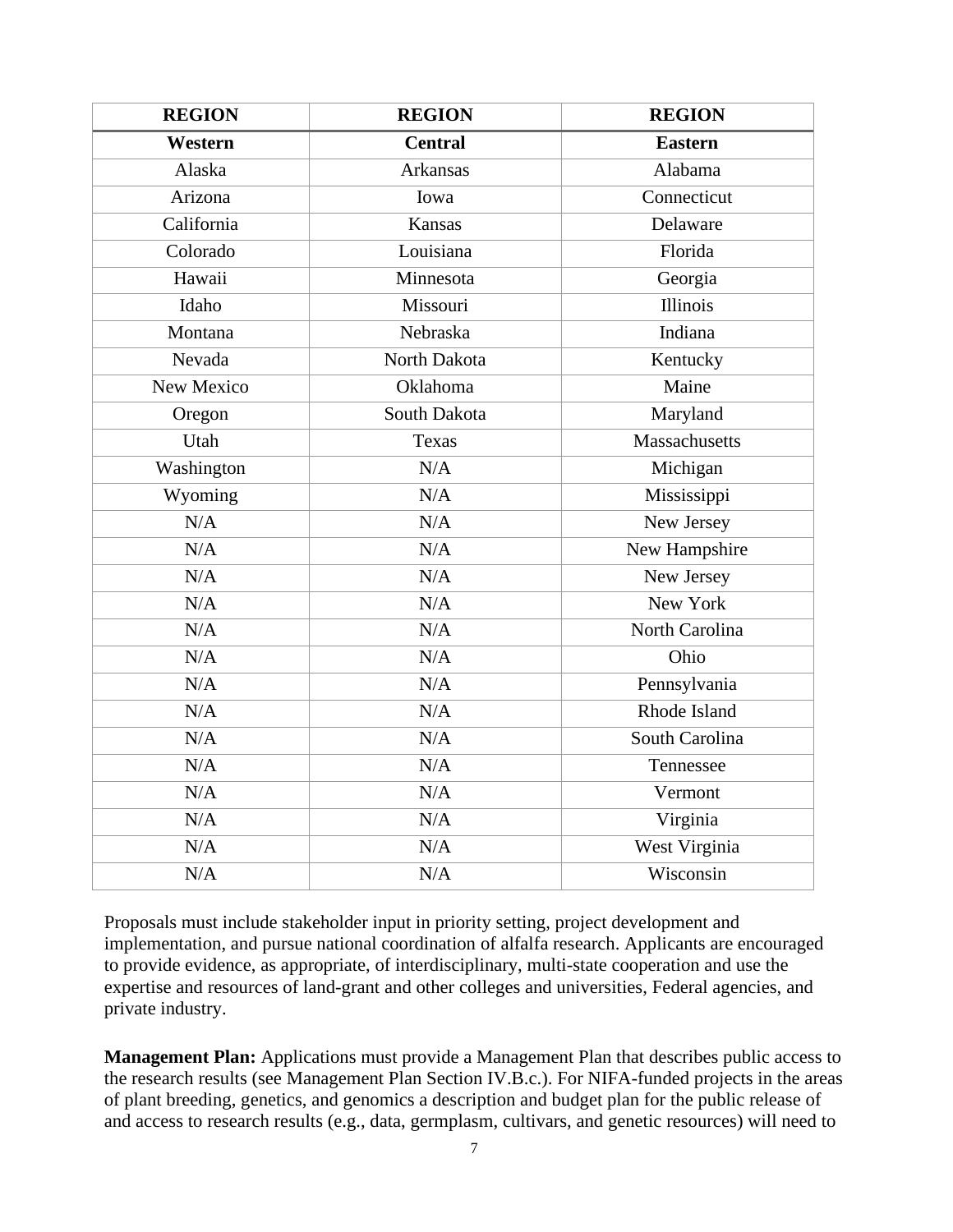be compliant with the award *Terms and Conditions*. The terms and conditions can be found at: [NIFA Terms and Conditions.](https://nifa.usda.gov/terms-and-conditions) The following sections are particularly relevant: Genetic Resources from Outside of the U.S (page 7); Patents and Inventions including Plant Variety Protection (page 12); and Release of Animal or Plant Genome Sequence Data and Distribution of Animal or Plant Genomic Resources, and the Release or Distribution of Plant Germplasm (pages 16-17).

**Information Dissemination Plan:** The AFRP is an integrated research and extension program and both components are required. The Project Narrative must include well-defined information dissemination and extension activities. Target audiences should be identified.

NIFA encourages (but does not require) Integrated Projects that develop content suitable for delivery through [eXtension.](https://impact.extension.org/)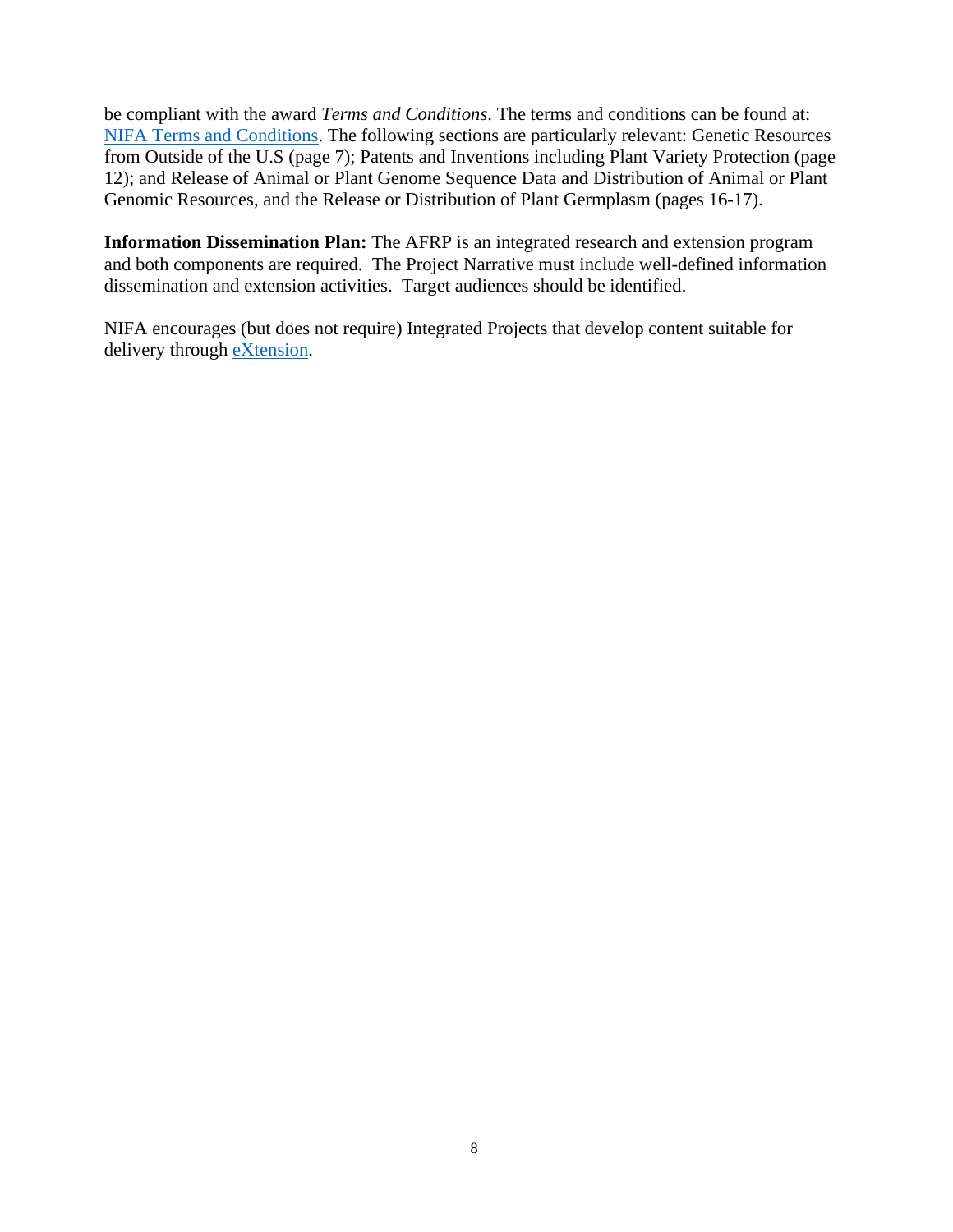# <span id="page-8-0"></span>**PART II—AWARD INFORMATION**

#### <span id="page-8-1"></span>**A. Available Funding**

The anticipated amount available for AFRP grants in FY 2021 is approximately **\$2.7 million**. The total project budget requested cannot exceed a maximum of \$300,000 per year for a project period of up to three years, including indirect costs. There is no commitment by USDA to fund any particular application or to make a specific number of awards.

The Automated Standard Applications for Payment System (ASAP), operated by the Department of Treasury's Bureau of the Fiscal Service, is the designated payment system for awards resulting from this RFA. For more information see [ASAP.](https://fiscal.treasury.gov/asap/)

#### <span id="page-8-2"></span>**B. Types of Applications**

In FY 2021, you may submit applications to the AFRP as one of the following types of applications:

**New application**. This is a project application that has not been previously submitted to the AFRP. We will review all new applications competitively using the screening for administrative requirements, review panel evaluation of proposals using evaluation criteria and selection process described in [Part V—Application Review Requirements.](#page-18-0)

**Resubmitted application**. This is an application that had previously been submitted to NIFA but not funded. Project Directors (PDs) must respond to the previous review panel summary (see Response to Previous Review, Part IV). We must receive resubmitted applications by the relevant due dates. We will evaluate resubmitted applications in competition with other pending applications in the appropriate area to which they are assigned and review them according to the same evaluation criteria (Part V, B) as new applications. If you are submitting a resubmission application, enter the NIFA-assigned proposal number of the previously submitted application in the Federal field (Field 4 on the form).

#### <span id="page-8-3"></span>**B. Project and Grant Types**

#### **1. Project Types**

Only projects that integrate research and extension objectives will be considered. Projects must include collaborations among at least two states, with a minimum of two states being from the same region (See Table, Part I C).

#### **2. Grant Types**

The following is a list of available grant types under this RFA.

- A. Standard. This is an award instrument by which NIFA agrees to support a specified level of effort for a predetermined project period without the announced intention of providing additional support at a future date.
- B. Continuation. This is an award instrument by which NIFA agrees to a specified level of support for a specified period of time with the intention to provide additional future support provided performance has been satisfactory, funds are available and continued support is in the interest of the public and the Federal government.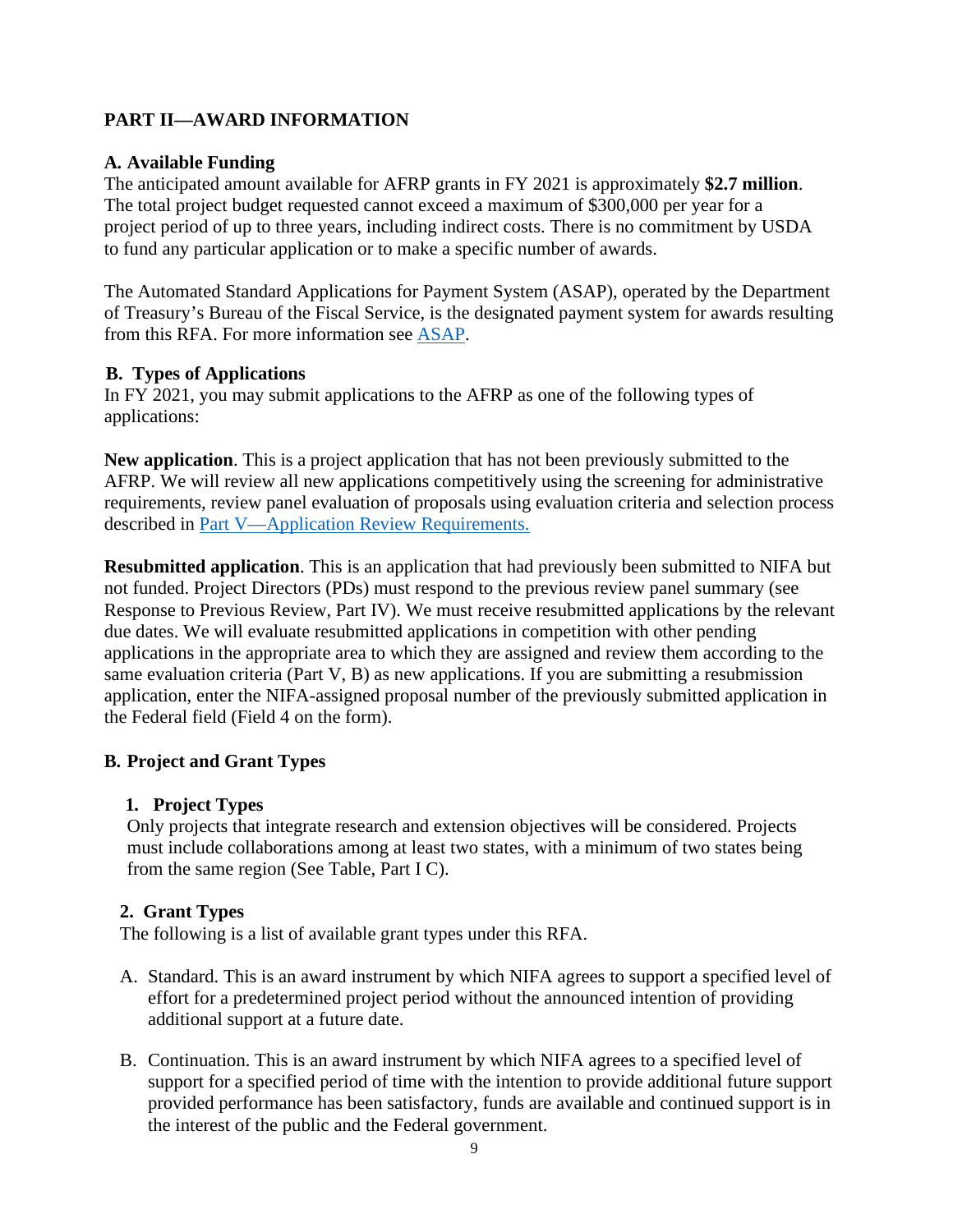#### <span id="page-9-0"></span>**D. Responsible and Ethical Conduct of Research**

In accordance with sections [2, 3,](https://www.ecfr.gov/cgi-bin/text-idx?SID=08172dc2f79090bfb0557ff29d79fb1d&mc=true&node=pt2.1.422&rgn=div5#se2.1.422_12) and [8 of 2 CFR Part 422,](https://www.ecfr.gov/cgi-bin/text-idx?SID=08172dc2f79090bfb0557ff29d79fb1d&mc=true&node=pt2.1.422&rgn=div5#se2.1.422_18) institutions that conduct USDA-funded extramural research must foster an atmosphere conducive to research integrity, bear primary responsibility for prevention and detection of research misconduct, and maintain and effectively communicate and train their staff regarding policies and procedures. In the event an application to NIFA results in an award, the Authorized Representative (AR) assures, through acceptance of the award that the institution will comply with the above requirements. Award recipients shall, upon request, make available to NIFA the policies, procedures, and documentation to support the conduct of the training. See [NIFA Responsible and Ethical Conduct of Research](https://nifa.usda.gov/responsible-and-ethical-conduct-research) for more information.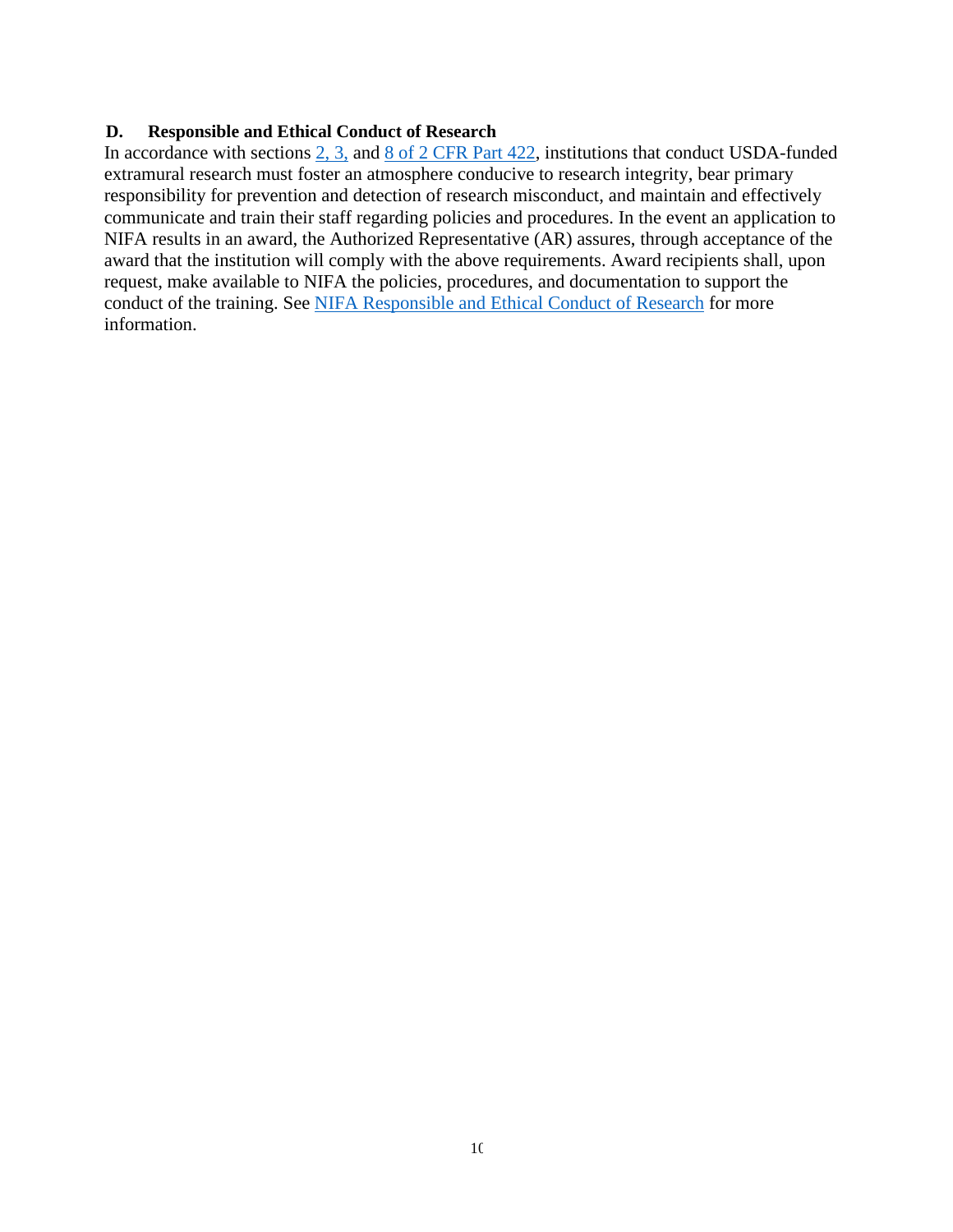# <span id="page-10-0"></span>**PART III—ELIGIBILITY INFORMATION**

#### <span id="page-10-1"></span>**A. Eligible Applicants**

Applications may only be submitted by (1) State agricultural experiment stations; (2) Colleges and universities; (3) University research foundations; (4) Other research institutions and organizations; (5) Federal agencies; (6) National laboratories; (7) Private organizations, foundations or corporations; (8) Individuals who are United States citizens or nationals; or (9) A group consisting of two or more of the entities described in (1) through (8). Award recipients may subcontract to organizations not eligible to apply provided such organizations are necessary for the conduct of the project. Failure to meet an eligibility criterion by the application deadline may result in the application being excluded from consideration or, even though an application may be reviewed, will preclude NIFA from making an award.

#### <span id="page-10-2"></span>**B. Cost Sharing or Matching**

The matching funds requirements for this program may be found at  $7 \text{ USC } 5925(a)(2)$ . In general, an entity receiving a grant shall provide non-Federal matching funds (including funds from an agricultural commodity promotion, research, and information program) equal to not less than the amount of the grant unless the program is granted a waiver as indicated in paragraph (C) below.

(2) Matching funds requirement

(A) In general

Subject to subparagraph (C), an entity receiving a grant under paragraph (1) shall provide non-Federal matching funds (including funds from an agricultural commodity promotion, research, and information program) equal to not less than the amount of the grant.

(B) In-kind support

Non-Federal matching funds described in subparagraph (A) may include in-kind support.

(C) Waiver

The Secretary may waive the matching funds requirement under subparagraph (A) with respect to a research project if the Secretary determines that-

(i) the results of the project are of a particular benefit to a specific agricultural commodity, but those results are likely to be applicable to agricultural commodities generally; or

 $(ii)(I)$  the project-

(aa) involves a minor commodity; and

(bb) deals with scientifically important research; and

(II) the recipient is unable to satisfy the matching funds requirement.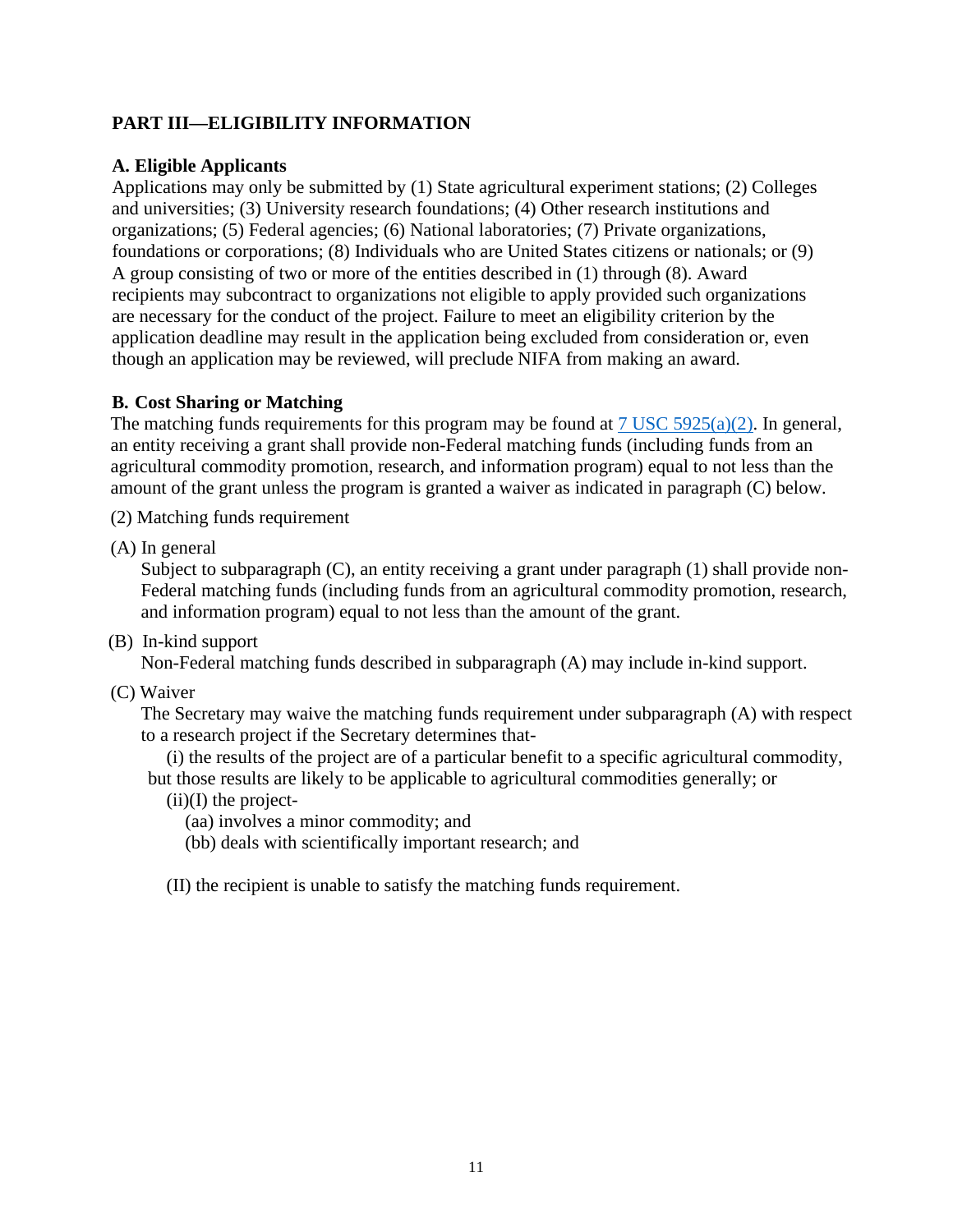# <span id="page-11-0"></span>**IV—APPLICATION AND SUBMISSION INFORMATION**

#### <span id="page-11-1"></span>**A. Notice of Intent to Submit an Application**

Prospective applicants are asked to email a Notice of Intent to Submit an Application by 5 p.m. Eastern time on **Monday, March 15, 2021**. This notification is not required and does not enter into the review of a subsequent application. The information it contains will be used by program staff to plan the review process. It will not be used for screening for project appropriateness or applicant eligibility, nor will feedback be offered.

This email should include the following information:

- 1. Descriptive (draft) title of proposed research
- 2. Name of the Project Director and Applicant Institution name
- 3. Names of other potential co-Project Directors and their affiliations, if applicable
- 4. Priority area(s) addressed
- 5. Subject line of email should read: AFRP Intent to Submit
- 6. E-mail should be sent to [SM.NIFA.SCRI@USDA.GOV](mailto:SM.NIFA.SCRI@USDA.GOV)

#### <span id="page-11-2"></span>**B. Electronic Application Package**

Only electronic applications may be submitted via Grants.gov to NIFA in response to this RFA. We urge you to submit early to the Grants.gov system. For information about the pre-award phase of the grant lifecycle see [Grants 101.](https://www.grants.gov/web/grants/learn-grants/grants-101/pre-award-phase.html)

#### **New Users of Grants.gov**

Prior to preparing an application, we recommend that the Project Director/Principal Investigator (PD/PI) first contact an Authorized Representative (AR, also referred to as Authorized Organizational Representative, or AOR) to determine if the organization is prepared to submit electronic applications through Grants.gov. If not (e.g., the institution/organization is new to the electronic grant application process through Grants.gov), then the one-time registration process must be completed **PRIOR** to submitting an application. It can take as long as two weeks to complete the registration process, so it is critical to begin as soon as possible. In such situations, the AR should go to **"Register," in the top right corner of the Grants.gov web page (or go to**  [Grants.gov](https://usdagcc-my.sharepoint.com/personal/kevin_siegmund_usda_gov/Documents/RFAs/FY2021/01.20.2021%20BUCKET/Alfalfa%20and%20Forage%20Research%20Program%20(AFRP)/12.30.2020%20Version%20TO%20%20Susan/%20Register%20at%20Grants.gov)**), for information on registering the institution/organization with Grants.gov.**  Part II,1 of the NIFA Grants.gov Application Guide contains detailed information regarding the registration process. Refer to item 2, below, to locate the "NIFA Grants.gov Application Guide."

#### **Steps to Obtain Application Package Materials**

To receive application materials:

- 1. You must download and install a version of [Adobe Reader](https://get.adobe.com/reader/) compatible with Grants.gov to access, complete, and submit applications. For basic system requirements and download instructions, see [Grants.gov](https://www.grants.gov/web/grants/applicants/adobe-software-compatibility.html) for a test package that will help you determine whether your current version of Adobe Reader is compatible.
- 2. To obtain the application package from Grants.gov, go to [Application Package](http://www.grants.gov/web/grants/applicants/download-application-package.html) and enter the funding opportunity number where appropriate

#### **Funding Opportunity Number: USDA-NIFA-OP-008140**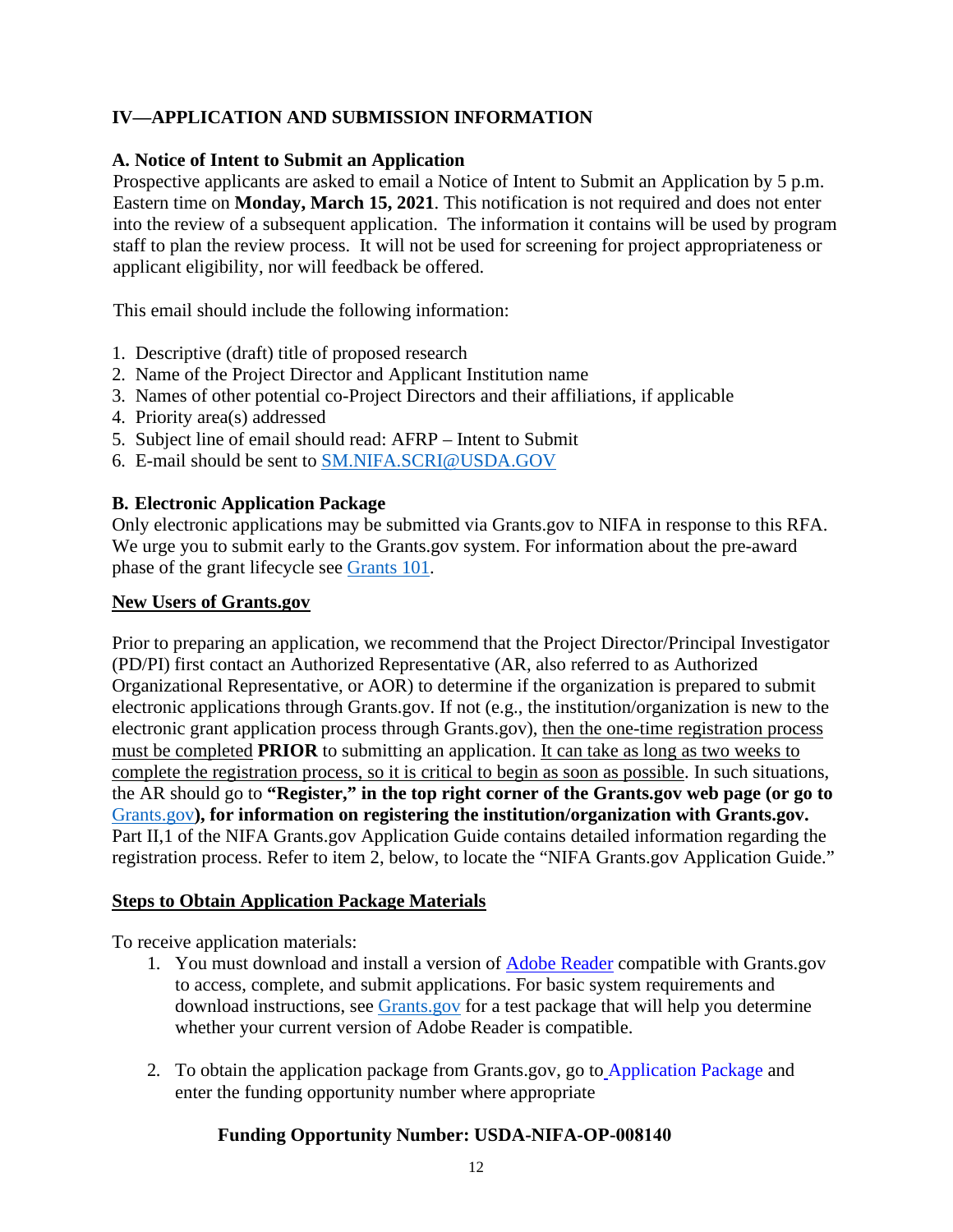Click "Search." On the displayed page, click the corresponding link to continue. A Grant Application Package is tied to a particular funding opportunity. You may submit an application ONLY to the particular funding opportunity to which the Grant Application Package is associated.

Contained within the application package is the "NIFA Grants.gov Application Guide." This guide contains an introduction and general Grants.gov instructions, information

about how to use a Grant Application Package in Grants.gov, and instructions on how to complete the application forms. **If you require assistance to access the application package**  (e.g., downloading or navigating Adobe forms) **or submitting the application,** refer to resources available on the Grants.gov website [\(Grants.gov Support\)](https://www.grants.gov/web/grants/support.html). Grants.gov assistance is also available at:

[Grants.gov customer support](https://www.grants.gov/web/grants/support.html)

800-518-4726 Toll-Free or 606-545-5035 Business Hours: 24 hours a day, 7 days a week. Closed on **federal holidays**. Email: [support@grants.gov](mailto:support@grants.gov)

Grants.gov iPortal (see [Grants.gov Self Help\)](https://grants-portal.psc.gov/Welcome.aspx?pt=Grants): Top 10 requested help topics (FAQs), Searchable knowledge base, self-service ticketing and ticket status, and live web chat (available 7 a.m. - 9 p.m. EST).

Have the following information available when contacting Grants.gov:

- Funding Opportunity Number (FON)
- Name of agency you are applying to
- Specific area of concern

# <span id="page-12-0"></span>**C. Content and Form of Application Submission**

Electronic applications are to be prepared following Parts V and VI of the [NIFA Grants.gov](https://apply07.grants.gov/apply/opportunities/instructions/PKG00249520-instructions.pdf) [Application Guide.](https://apply07.grants.gov/apply/opportunities/instructions/PKG00249520-instructions.pdf) This guide is part of the corresponding application package (see Section A of this part). The following is **additional information** you need to prepare an application in response to this RFA. **If there is discrepancy between the two documents, the information contained in this RFA is overriding.**

Note the attachment requirements (e.g., PDF) in Part III, Section 3 of the guide. ANY PROPOSALS THAT ARE NON-COMPLIANT WITH THE REQUIREMENTS (e.g., content format, PDF file format, file name restrictions, and no password protected files) WILL BE AT RISK OF BEING EXCLUDED FROM NIFA REVIEW. [Grants.gov](https://www.grants.gov/) does not check for NIFA required attachments or whether attachments are in PDF format; see Part III, Section 6.1 of the guide for how to check the manifest of submitted files. Partial applications will be excluded from NIFA review. We will accept subsequent submissions of an application until close of business on the closing date in the RFA (see Part V, 2.1 of the NIFA Grants.gov Application Guide for further information).

**For any questions related to the preparation of an application,** review the [NIFA Grants.gov](https://apply07.grants.gov/apply/opportunities/instructions/PKG00249520-instructions.pdf)  [Application Guide](https://apply07.grants.gov/apply/opportunities/instructions/PKG00249520-instructions.pdf) and the applicable RFA. If assistance is still needed for preparing application forms content, contact:

• Email: [policy@usda.gov](mailto:policy@usda.gov) Business hours: Monday through Friday, 7 a.m. – 5 p.m. EST, excluding [federal holidays.](https://www.opm.gov/policy-data-oversight/pay-leave/federal-holidays/#url=2021)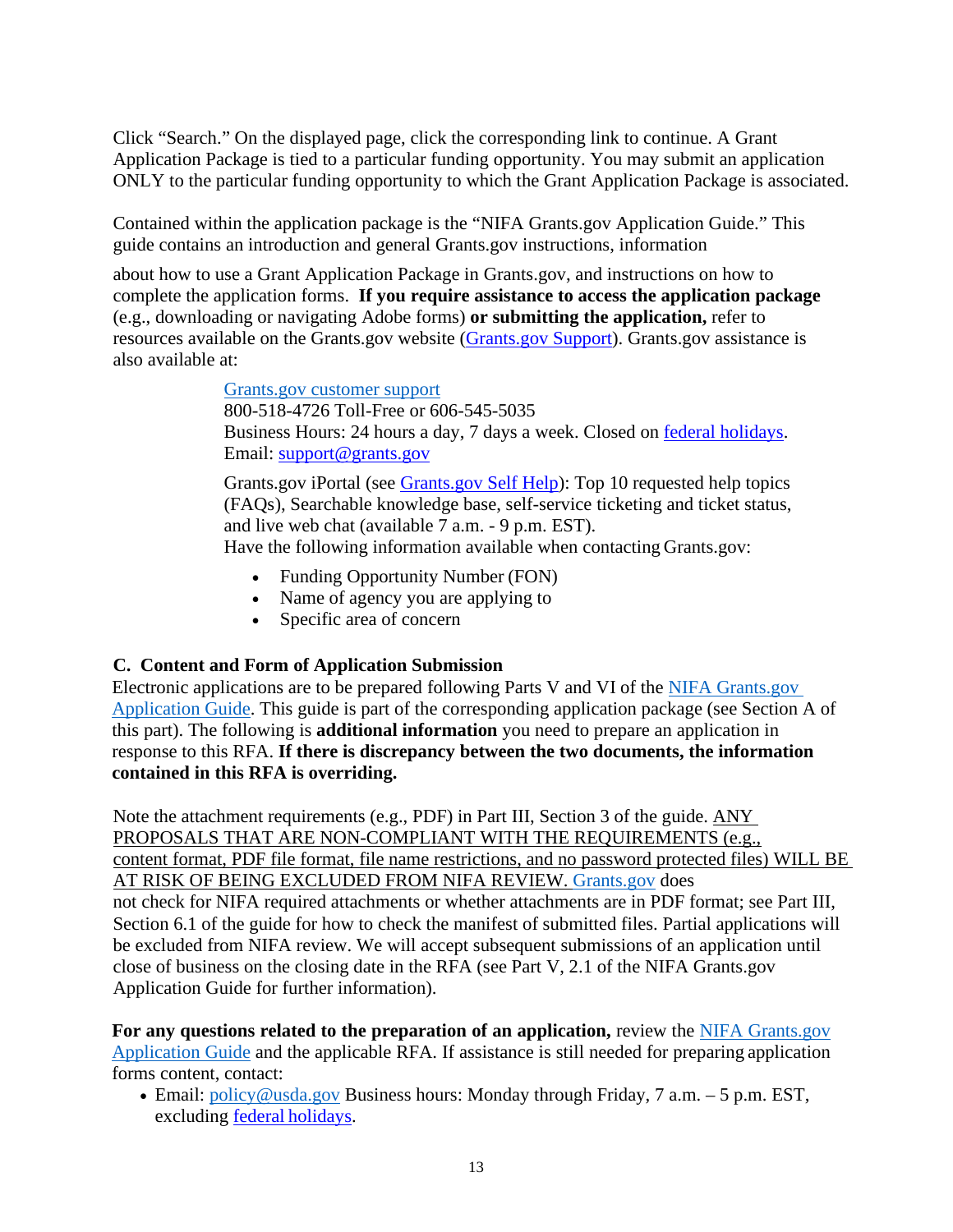# **1. SF 424 R&R Cover Sheet**

Information related to the questions on this form is dealt with in detail in Part V, 2 of the NIFA Grants.gov Application Guide. See Part V, Section 2.18 of the NIFA Grants.gov Application Guide for the required certifications and assurances (e.g., Prohibition Against Entities Requiring Certain Internal Confidentiality Agreements).

#### **2. SF 424 R&R Project/Performance Site Location(s)**

Detailed information related to the questions on this form is available in Part V, 3 of the [NIFA](https://apply07.grants.gov/apply/opportunities/instructions/PKG00249520-instructions.pdf)  [Grants.gov Application Guide.](https://apply07.grants.gov/apply/opportunities/instructions/PKG00249520-instructions.pdf)

#### **3. R&R Other Project Information Form**

Detailed information related to the questions on this form is available in Part V, 4 of the [NIFA](https://apply07.grants.gov/apply/opportunities/instructions/PKG00249520-instructions.pdf)  [Grants.gov Application Guide.](https://apply07.grants.gov/apply/opportunities/instructions/PKG00249520-instructions.pdf)

#### **a. Field 7. Project Summary/Abstract.**

The summary should also include the relevance of the project to the goals of AFRP. See Part V. 4.7 of [NIFA Grants.gov Application Guide](https://apply07.grants.gov/apply/opportunities/instructions/PKG00249520-instructions.pdf) for further instructions and a link to a suggested template.

#### **b. Field 8. Project Narrative.**

NOTE: The Project Narrative shall not exceed 18 pages of written text and up to three additional pages for figures and tables. We have established this maximum (21 pages) to ensure fair and equitable competition. The Project Narrative must include all the following:

i. Introduction. First identify which of the five program areas you are applying for and the % of your project in each area. Clearly state the high priority need of the alfalfa industry, who will benefit and how they will benefit, and the research goals. Summarize the body of knowledge or other past activities related to your proposed research, citing the work of key project personnel or others that is relevant to the project. Preliminary data or information pertinent to the proposed research should be included in this section.

ii. Rationale and Significance. Concisely present the rationale behind the proposed research as it relates to alfalfa forage or seed production. This section should address:

- a. The priority-setting process and method of engaging stakeholder involvement in problem identification, planning, implementation of the research, evaluation, and utilization of results.
- b. Describe any coordination of the research in national or regional efforts, and how this research complements other work conducted by land-grant and other universities, Federal agencies, and industry.
- c. Discuss novel ideas or contributions that the proposed project offers.

iii. Objectives: Include a list of project objectives.

- iv. Approach. Describe how you will address each stated objective. Include in your approach:
	- Methods to be used in carrying out the research and extension components.
	- Means by which results will be analyzed, assessed, and interpreted.
	- A detailed description of how you will communicate your findings and transfer technologies to intended users (Information Dissemination Plan).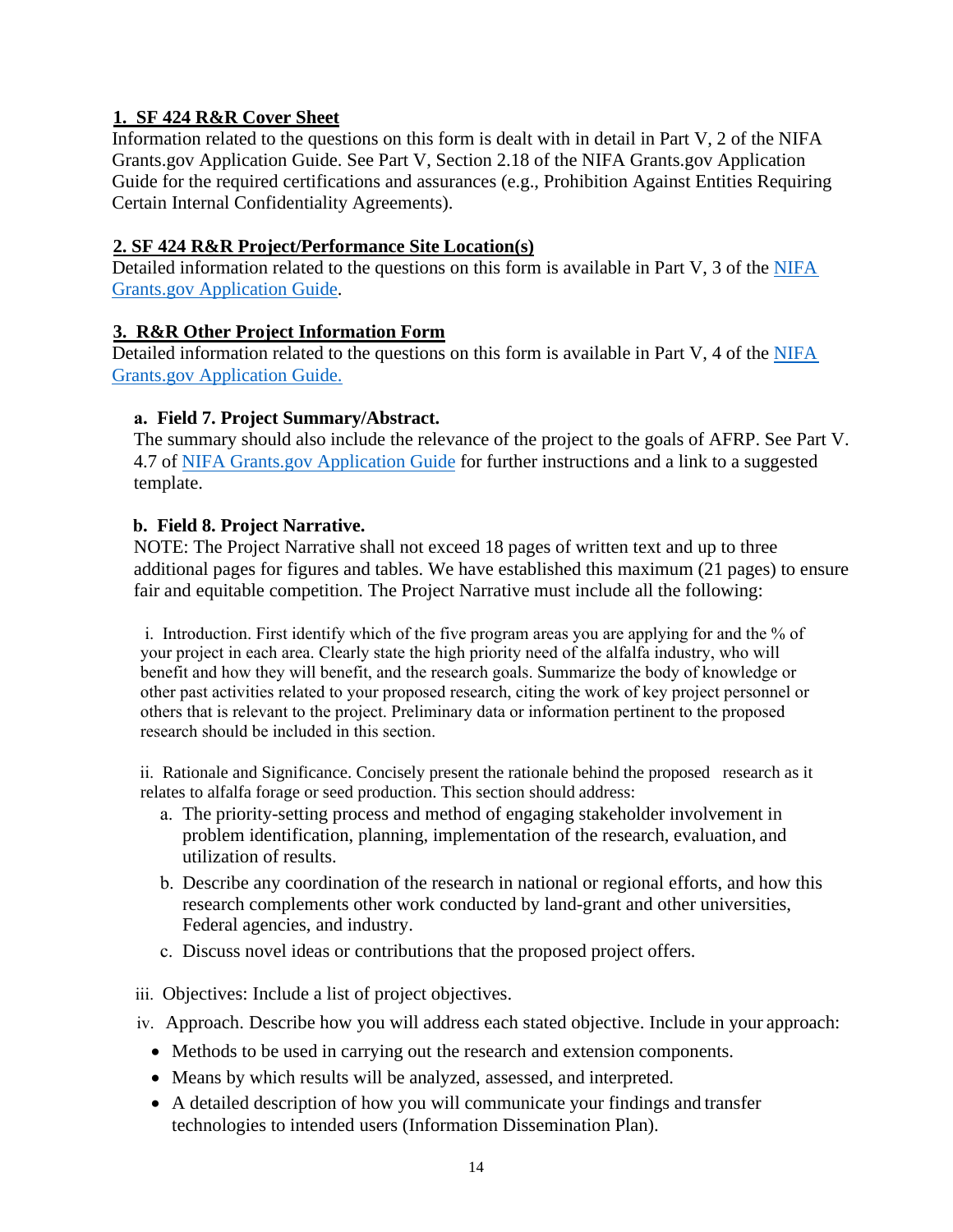- A clear description of each team members' role and responsibility to the project.
- For the entire project, a timeline that outlines all important phases as a year-by-year function of time, including periods beyond the grant funding period.

v. Expected outcomes and benefits. Projects must include a clear description of the expected accomplishments, and how research's progress and benefits (outputs and outcomes) will be tracked and measured. This section can include:

- Anticipated specific uses for your results or products.
- Specific changes in knowledge about alfalfa forage or seed crops and their performance that will directly result from your research. Also, present status and expected advancement of information or technology components towards the marketplace measured as technology readiness level (TRL).
- Performance measures such as number of new alfalfa acres planted, increased seed sales, relative changes in land use, enhanced sustainability of production systems, or change in market share.
- Estimated increases in profit or risk reductions from growing alfalfa, or other quantitative measures of impact in crop or livestock production.
- Describe the potential long-term benefits of utilizing the new technology based on current knowledge and practice, and the estimated impact on the alfalfa industry and American agriculture.

**NOTE:** Appendices to the Project Narrative are allowed if they are directly germane to the proposed project. Do not add appendices to circumvent the page limit.

#### **Field 12. Add Other Attachments**

See Part V. Section 4.12 of the NIFA Grants.gov Application Guide (Field 12 on the form) for instructions regarding mandatory Felony Convictions or Tax Delinquent Status.

**Management Plan (including Data Management Plan) (Mandatory, 1-2 pages, in addition to project narrative):** The management plan is to be clearly articulated and include an organizational chart, administrative timeline, and a description of how the project will be governed, as well as a strategy to enhance coordination, collaboration, communication, and data sharing and reporting among members of the project team. The plan must also address how the project will be sustained beyond termination of an award, if relevant.

The management plan should describe how the quality, expected measurable outcomes, and potential impacts for the proposed research, education and/or extension will be evaluated. Please include rationale for each role, and how the individual will function effectively to support the goals and objectives of the project. The plan must demonstrate how partners contribute to project assessment.

In addition, applications must provide a description and budgeted plan for releasing germplasm, cultivars, or other genetic resources that is compliant with the [Research Terms and Conditions](https://www.nsf.gov/bfa/dias/policy/fedrtc/agencyspecifics/nifa_1120.pdf) that govern NIFA-funded projects in the areas of plant breeding, genetics and genomics. The terms and conditions can be found at: [.](http://www.nsf.gov/pubs/policydocs/rtc/agencyspecifics/nifa_1014.pdf) [Research Terms and Conditions.](https://www.nsf.gov/bfa/dias/policy/fedrtc/agencyspecifics/nifa_1120.pdf) The following sections are particularly relevant: Genetic Resources from Outside of the U.S (page 7); Patents and Inventions including Plant Variety Protection (page 12); and Release of Animal or Plant Genome Sequence Data and Distribution of Animal or Plant Genomic Resources, and the Release or Distribution of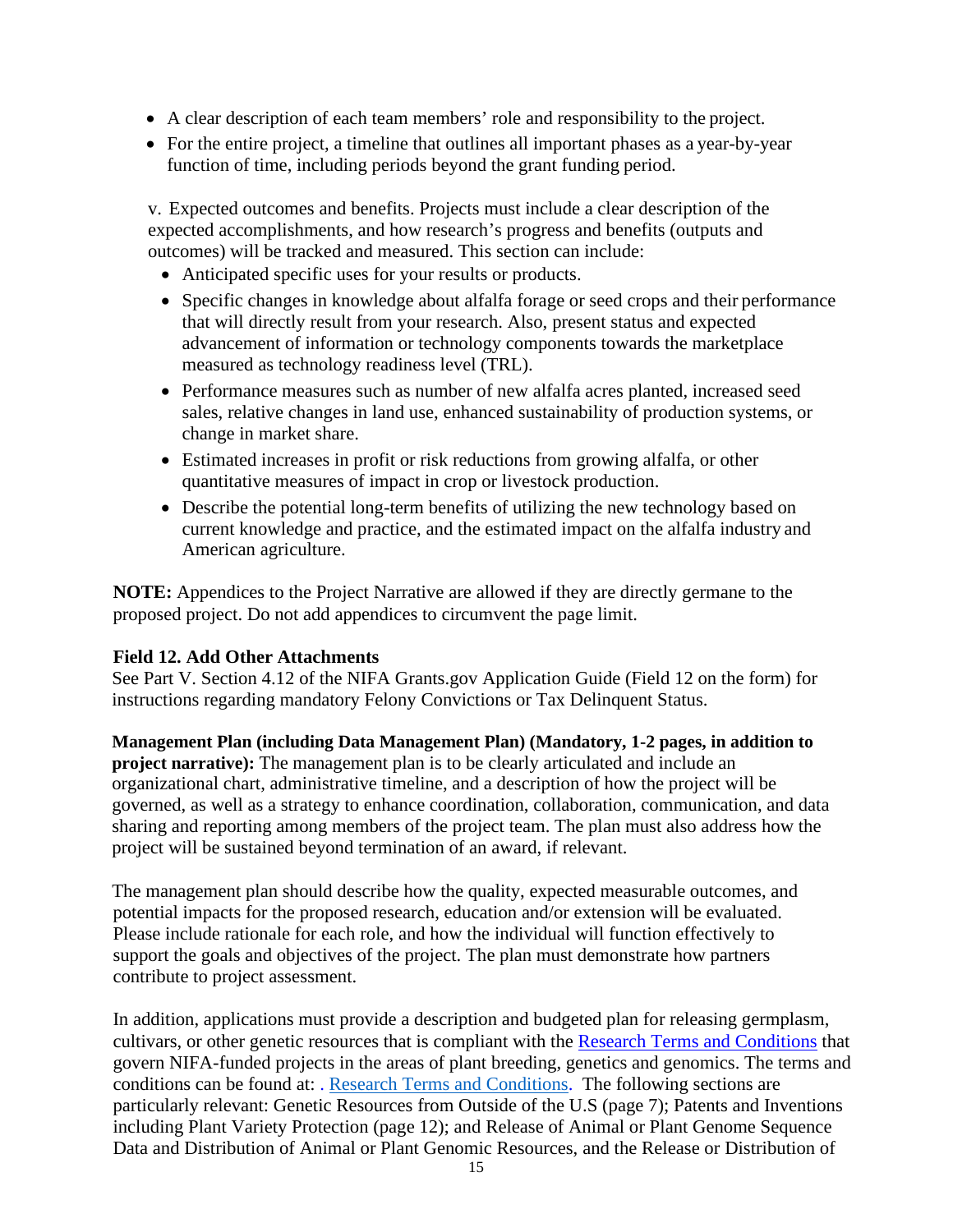Plant Germplasm (pages 16-17).

# **R&R Senior/Key Person Profile (Expanded)**

Detailed information related to the questions on this form is available in Part V, 5 of the NIFA [Grants.gov Application Guide.](https://apply07.grants.gov/apply/opportunities/instructions/PKG00249520-instructions.pdf) This section of the guide includes instructions about senior/key person profile requirements, and details about the biographical sketch and the current and pending support, including a link to a suggested template for the current and pending support.

## **4. R&R Personal Data –** As noted in Part V, 6 of the [NIFA Grants.gov Application Guide,](https://apply07.grants.gov/apply/opportunities/instructions/PKG00249520-instructions.pdf) the

submission of this information is voluntary and is not a precondition of award. Part V.6 also notes the importance and use of the information. However, NIFA strongly recommends applicants to provide the requested information to help NIFA identify and address any inequities based on gender, race, ethnicity, or disability of its proposed PDs/PIs and co-PDs/PIs. Information not submitted will seriously undermine the statistical validity, and therefore the usefulness, of information received from others. The information you submit will be kept confidential and will be used only for tracking and statistical purposes necessary to meet the demands of the agency and will not be part of the review process.

# **5. R&R Budget**

Detailed information related to the questions on this form is available in Part V, 7 of the NIFA Grants.gov Application Guide. Not be part of the review process.

#### **6. Indirect Costs**

For further information and instructions regarding indirect costs, refer to Part V, section 7.9 of the [NIFA Grants.gov Application Guide.](https://apply07.grants.gov/apply/opportunities/instructions/PKG00249520-instructions.pdf) For indirect cost funding restrictions, refer to Part IV, D. of this RFA.

#### **7. Supplemental Information Form**

Detailed information related to the questions on this form is available in Part VI, 1 of the [NIFA](https://apply07.grants.gov/apply/opportunities/instructions/PKG00249520-instructions.pdf)  [Grants.gov Application Guide.](https://apply07.grants.gov/apply/opportunities/instructions/PKG00249520-instructions.pdf)

a. **Field 2. Program to which you are applying. Enter the program code name (i.e., enter "Alfalfa Forage Research Program") and the program code (i.e., enter "AFRP"). Note that accurate entry of the program code is very important for proper and timely processing of an application.**

b. **Field 8. Conflict of Interest List**. See Part VI, 1.8 of the NIFA Grants.gov Application Guide for further instructions and a link to a suggested template.

#### <span id="page-15-0"></span>**D. Submission Dates and Times**

We recommend that you conduct an administrative review of the application before submission of it via Grants.gov to ensure that it complies with all preparation instructions. An application checklist is included in Part VII of the [NIFA Grants.gov Application Guide](https://apply07.grants.gov/apply/opportunities/instructions/PKG00249520-instructions.pdf) to assist with this review.

**Instructions for submitting an application are included in Part IV, Section 1.9 of the [NIFA](https://apply07.grants.gov/apply/opportunities/instructions/PKG00249520-instructions.pdf)  [Grants.gov Application Guide.](https://apply07.grants.gov/apply/opportunities/instructions/PKG00249520-instructions.pdf)**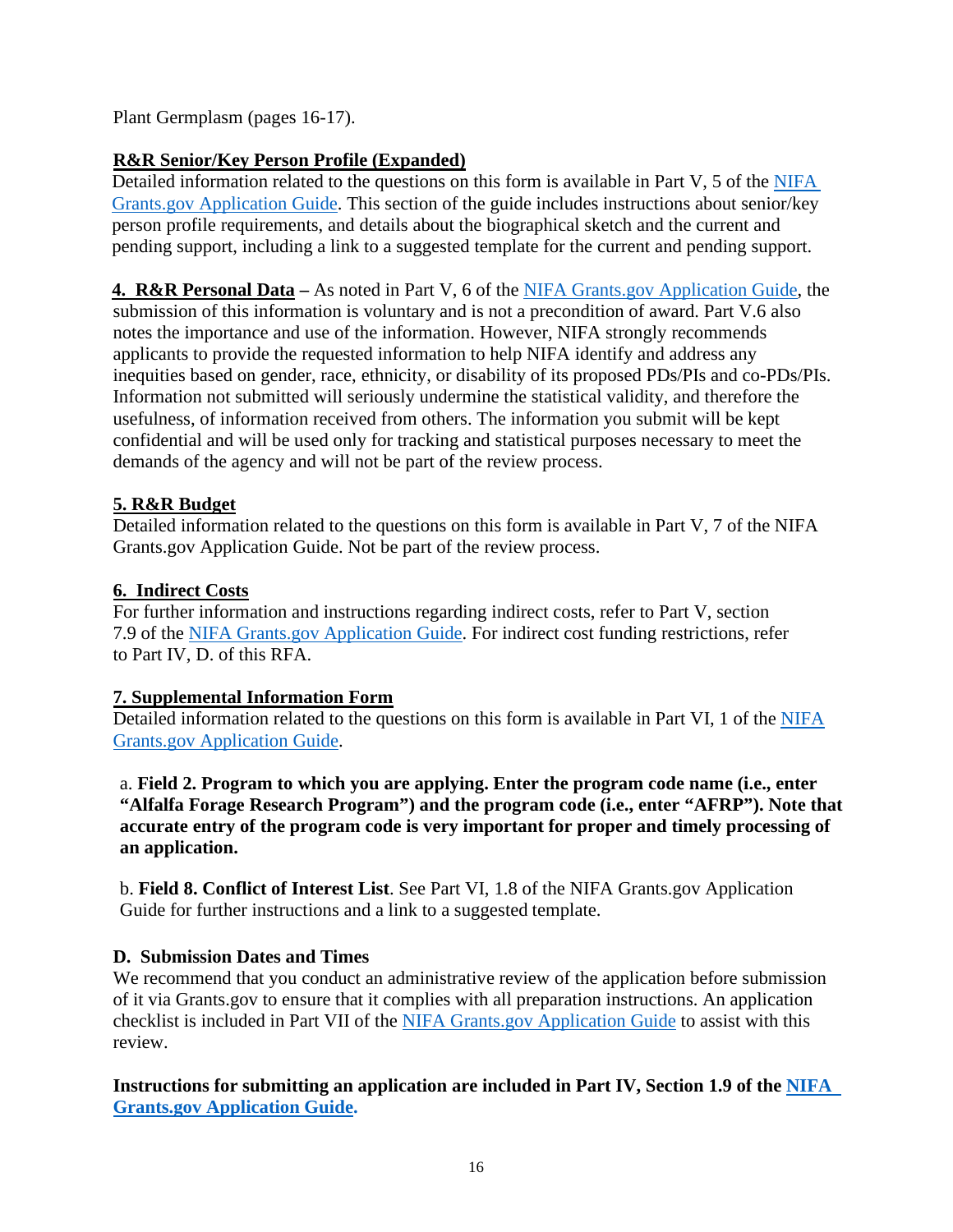Applications must be received by Grants.gov by **5 p.m. Eastern Time on April 16, 2021**. Applications received after this deadline will normally not be considered for funding.

#### **If you have trouble submitting an application to Grants.gov, you should FIRST contact the [Grants.gov Help Desk](https://www.grants.gov/web/grants/support.html) to resolve any problems. Keep a record of any such correspondence. See Part IV. A for Grants.gov contact information.**

We send email correspondence to the AR regarding the status of submitted applications. We strongly encourage you to provide accurate email addresses, where designated, on the SF-424 R&R Application for Federal Assistance.

If the AR has not received correspondence **from NIFA** regarding a submitted application within 10 days of the established deadline, contact the Agency Contact identified in Part VII of theRFA and request the proposal number assigned to the application. **Failure to do so may result in the application not being considered for funding by the peer review panel. Once the application has been assigned a proposal number, you should cite this number on all future correspondence.**

#### <span id="page-16-0"></span>**E. Funding Restrictions**

Section 1462(a) and (c) of the National Agricultural Research, Extension, and Teaching Policy Act of 1977 (NARETPA), as amended by Section 7124 of the Agriculture Improvement Act of 2018, limits indirect costs for the overall award to 30 percent of Total Federal Funds Awarded (TFFA) under a research, education, or extension grant. The maximum indirect cost rate allowed under the award is determined by calculating the amount of indirect costs using:

- v. the sum of an institution's negotiated indirect cost rate and the indirect cost rate charged by sub-awardees, if any; or
- vi. 30 percent of TFFA.

The maximum allowable indirect cost rate under the award, including the indirect costs charged by the sub-awardee(s), if any, is the lesser of the two rates.

If the results of number one, is the lesser of the two rates, the grant recipient is allowed to charge the negotiated indirect cost rate on the prime award and the sub-award(s), if any. Any subawards would be subject to the sub-awardee's negotiated indirect cost rate. The sub-awardee may charge its negotiated indirect cost rate on its portion of the award, provided the sum of the indirect cost rate charged under the award by the prime awardee and the sub-awardee(s) does not exceed 30 percent of the TFFA.

If the result of number two, is the lesser of the two rates, then the maximum indirect cost rate allowed for the overall award, including any sub-award(s), is limited to 30 percent of the TFFA. That is, the indirect costs of the prime awardee plus the sum of the indirect costs charged by the sub-awardee(s), if any, may not exceed 30 percent of the TFFA.

In the event of an award, the prime awardee is responsible for ensuring the maximum indirect cost allowed for the award is not exceeded when combining indirect costs for the Federal portion (i.e., prime and sub-awardee(s)) and any applicable cost-sharing (see 7 CFR 3430.52(b)). Amounts exceeding the maximum allowable indirect cost is considered unallowable. See sections 408 and 410 of 2 CFR 200.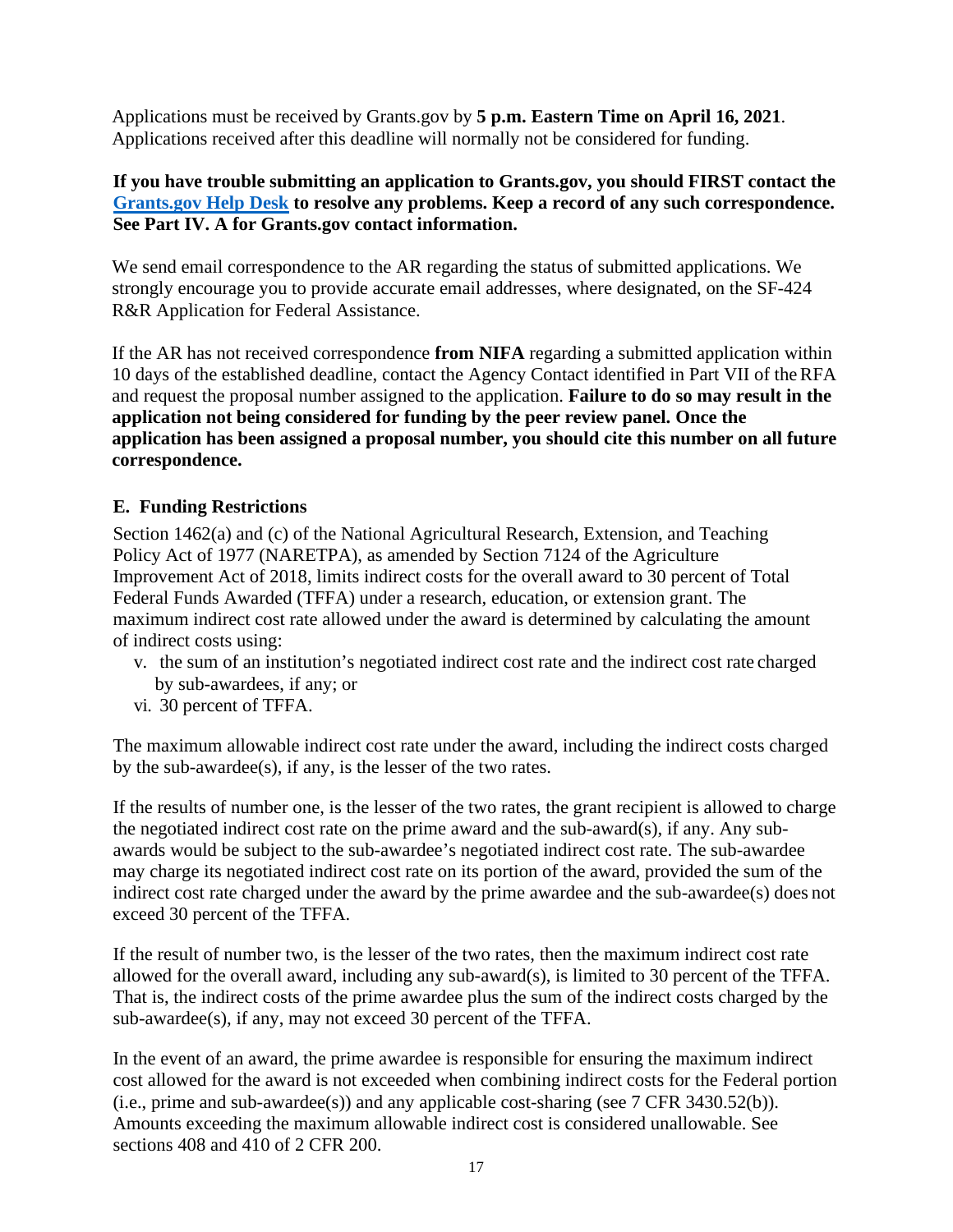You may not use grant funds awarded under this authority to renovate or refurbish research, education, or extension space; purchase or install fixed equipment in such space; or the planning, repair, rehabilitate, acquire, or construction of buildings or facilities.

#### <span id="page-17-0"></span>**F. Other Submission Requirements**

**You should follow the submission requirements noted in Part IV, Section 1.9 in the document entitled ["NIFA Grants.gov Application Guide.](https://apply07.grants.gov/apply/opportunities/instructions/PKG00249520-instructions.pdf)"**

For information about the **status of a submitted application**, see Part III, Section 6 of the [NIFA](https://apply07.grants.gov/apply/opportunities/instructions/PKG00249520-instructions.pdf)  [Grants.gov Application Guide.](https://apply07.grants.gov/apply/opportunities/instructions/PKG00249520-instructions.pdf)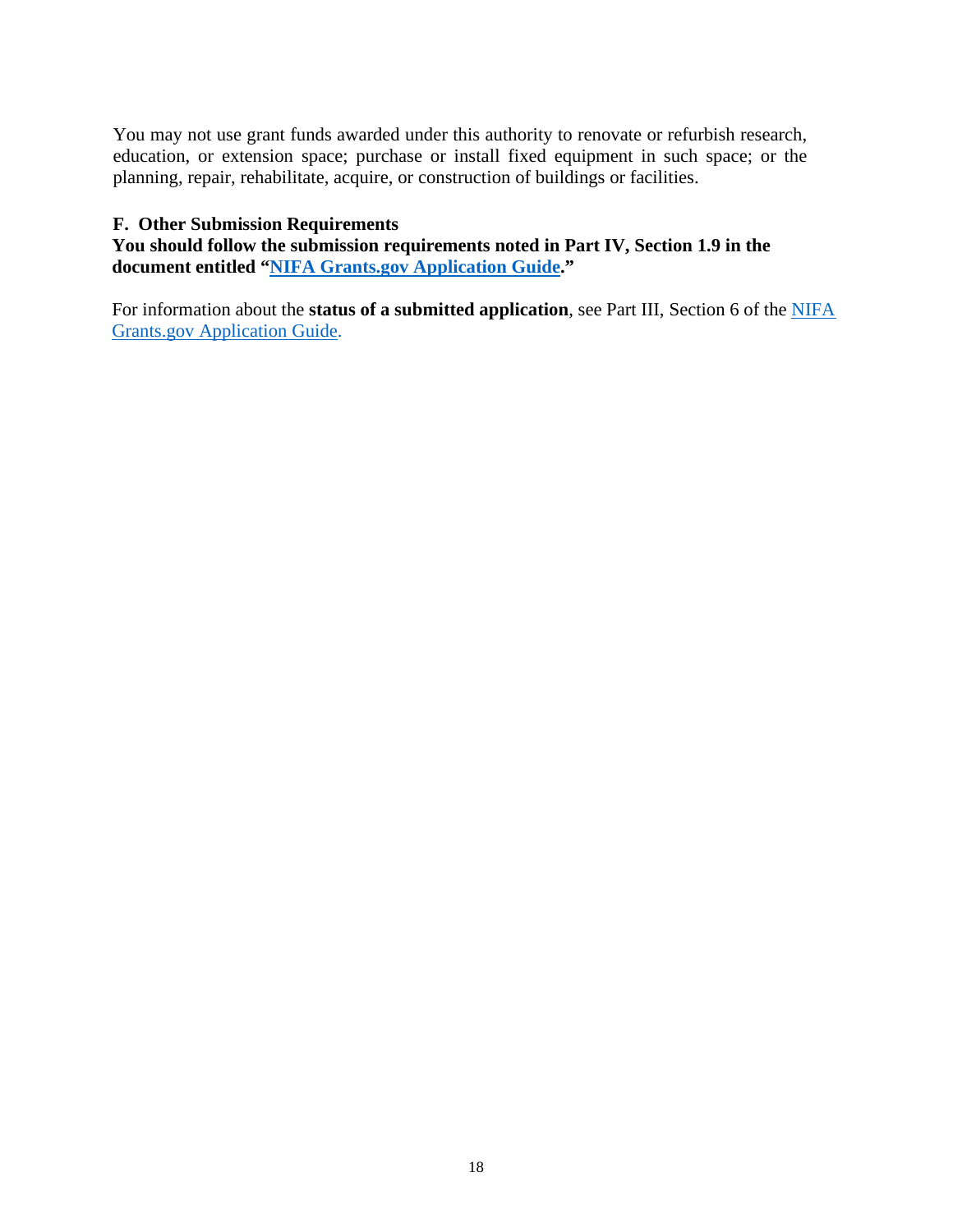# <span id="page-18-0"></span>**PART V—APPLICATION REVIEW REQUIREMENTS**

#### <span id="page-18-1"></span>**A. NIFA's Evaluation Process**

NIFA evaluates each application in a two-part process. First, we screen each application to ensure that it meets the administrative requirements as set forth in this RFA. Second, a scientific peerreview process will be used to technically evaluate applications that meet the administrative requirements using a review panel (see [NIFA Peer Review Process\)](https://nifa.usda.gov/sites/default/files/resource/NIFA-Peer-Review-Process-for-Competitive-Grant-Applications_0.pdf).

Scientific Peer Review Process:

NIFA selects reviewers for the review panel based upon their training and experience in relevant scientific, extension, or education fields, taking into account the following factors:

- the level of relevant formal scientific, technical education, or extension experience of the individual, as well as the extent to which an individual is engaged in relevant research, education, or extension activities;
- the need to include experts from various areas of specialization within relevant scientific, education, or extension fields;
- the need to include other experts (e.g., producers, range or forest managers/operators, and consumers) who can assess relevance of the applications to targeted audiences and to program needs;
- the need to include experts from a variety of organizational types (e.g., colleges, universities, industry, state and Federal agencies, and private profit and non-profit organizations) and geographic locations;
- the need to maintain a balanced composition with regard to minority and female representation and an equitable age distribution; and
- the need to include reviewers who can judge the effective usefulness of each application to producers and the general public.

After each peer review panel has completed its deliberations, the responsible program staff of NIFA will recommend that your project is either approved for support from currently available funds or declined due to insufficient funds or unfavorable review.

NIFA reserves the right to negotiate with the PD/PI and/or the submitting organization or institution regarding project revisions (e.g., reductions in the scope of work, funding level, period, or method of support) prior to recommending any project for funding.

After the review process has been completed, NIFA sends copies of reviews, *not* including the identity of reviewers, and a summary (if applicable) of the review panel comments to the PD.

*Conflicts of interest*. NIFA takes extreme care to prevent any actual or perceived conflicts of interest that may influence the review or evaluation (see NIFA Peer Review Process for Competitive Grant [Applications.](https://nifa.usda.gov/resource/nifa-peer-review-process-competitive-grant-applications)

#### <span id="page-18-2"></span>**B. Evaluation Criteria**

A reviewer's written evaluation entails two levels of assessment. First, the reviewer summarizes how well the application addressed each evaluation criterion. After the application has been assessed for strengths and weaknesses of each criterion, the reviewer then evaluates the overall likelihood that the project will have significant outcome and impact. These written reviews are used to begin panel discussions with other reviewers serving on the peer review panel. Through these discussions, peer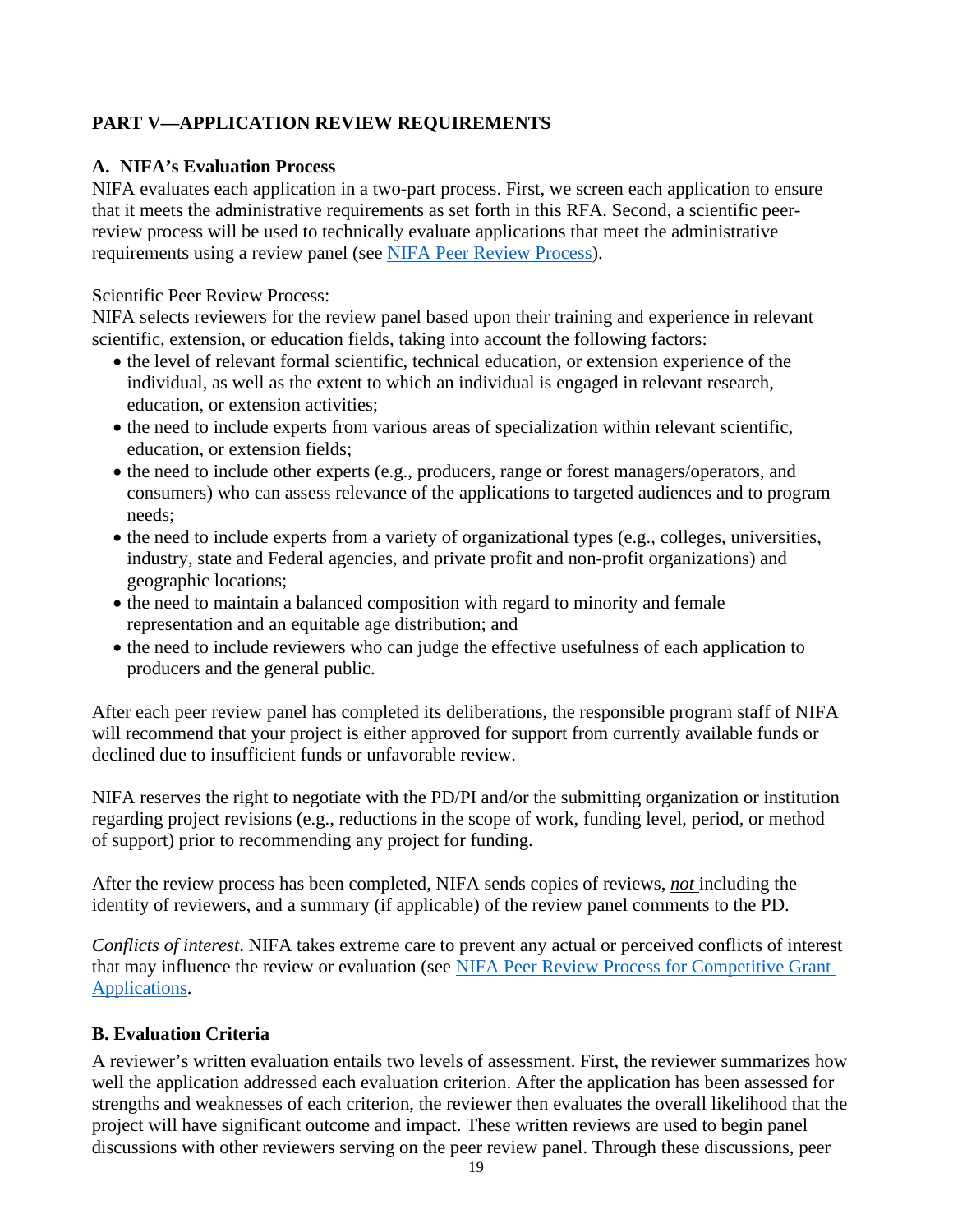review panelists come to consensus on the final rating and ranking of proposals. A complete description of NIFA's peer review process can be found at the NIFA website: [The NIFA Peer](https://nifa.usda.gov/sites/default/files/resource/NIFA-Peer-Review-Process-for-Competitive-Grant-Applications_0.pdf)  [Review Process for Competitive Grant Applications.](https://nifa.usda.gov/sites/default/files/resource/NIFA-Peer-Review-Process-for-Competitive-Grant-Applications_0.pdf)

- 1. Conceptual adequacy (20 points). Application clearly states which research area(s) of alfalfa forage or seed production systems is/are to be addressed, and the specified objectives are relevant to RFA purpose and priorities and potentially attainable within project time, scope, and budget.
- 2. Design (40 points). The application's methodologies and analytical approaches are appropriate to project objectives, and effectively integrate the research and extension activities. The application demonstrates understanding of a whole system(s) approach and discusses how the project will contribute to a part or the whole of an integrated solution to the identified problem. Even if a single component is the focus of the project, the proposal must provide a thorough analysis of the broader systems context for why that component is critical.
- 3. Appropriate use of a regional, interdisciplinary, and industry-engaged approach (10 points). Application documents the bringing together of needed expertise in biological sciences, physical sciences and engineering, socio-economic sciences, extension, and program evaluation, as well as participation from principal stakeholders and partners. Project goals should address ways to increase the productivity and profitability of alfalfa forage and seed production systems.
- 4. Outreach plan (20 points). Application includes a detailed Extension-other engagementoutreach plan and schedule for how information, knowledge, and technology will be delivered to those served by the project. A description of how impacts will be measured and reported is included.
- 5. Overall feasibility and appropriateness of budget (10 points). The likelihood that the project will help maintain or expand the use and acreage of alfalfa grown in the U.S. Budget allocations should reflect the personnel and tasks associated with the activities needed to accomplish your objectives.

#### <span id="page-19-0"></span>**C. Conflicts of Interest and Confidentiality**

During the peer evaluation process, we take extreme care to prevent any actual or perceived conflicts of interest that may impact review or evaluation. See [http://www.nifa.usda.gov/business/competitive\\_peer\\_review.html](http://www.nifa.usda.gov/business/competitive_peer_review.html) for further information about conflicts of interest and confidentiality as related to the peer review process.

# <span id="page-19-1"></span>**D. Organizational Management Information**

Specific management information relating to an applicant shall be submitted one-time, with updates on an as-needed basis. This requirement is part of the responsibility determined prior to the award of a grant identified under this RFA, if such information has not been provided previously under this or another NIFA program. We will provide you copies of forms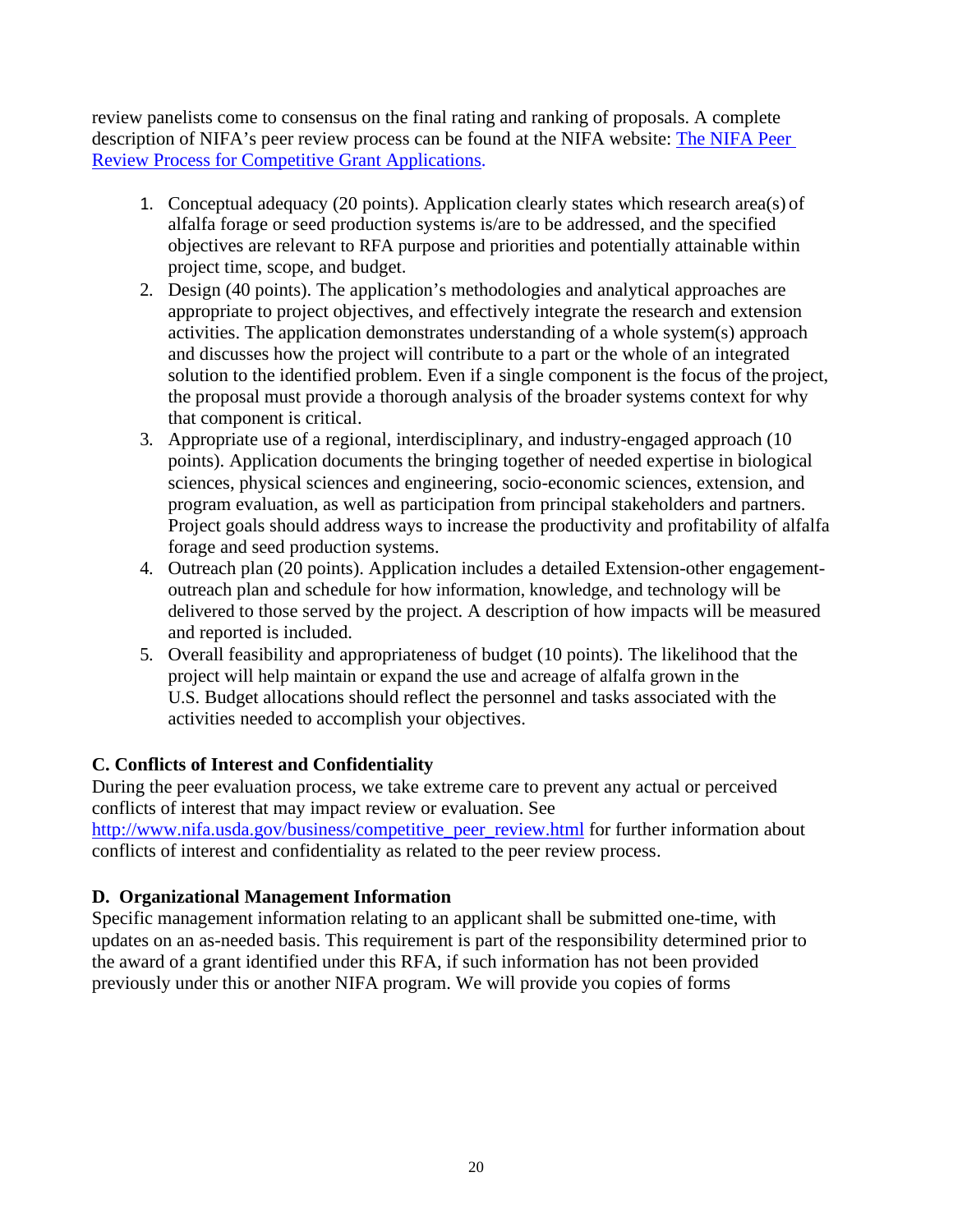recommended for use in fulfilling these requirements as part of the pre-award process. Although an applicant may be eligible based on its status as one of these entities, there are factors that may exclude an applicant from receiving federal financial and nonfinancial assistance and benefits under this program (e.g., debarment or suspension of an individual involved or a determination that an applicant is not responsible based on submitted organizational management information).

#### <span id="page-20-0"></span>**E. Application Disposition**

An application may be withdrawn at any time before a final funding decision is made regarding the application. Each application that is not selected for funding, including those that are withdrawn, will be retained by AFRP for a period of three years.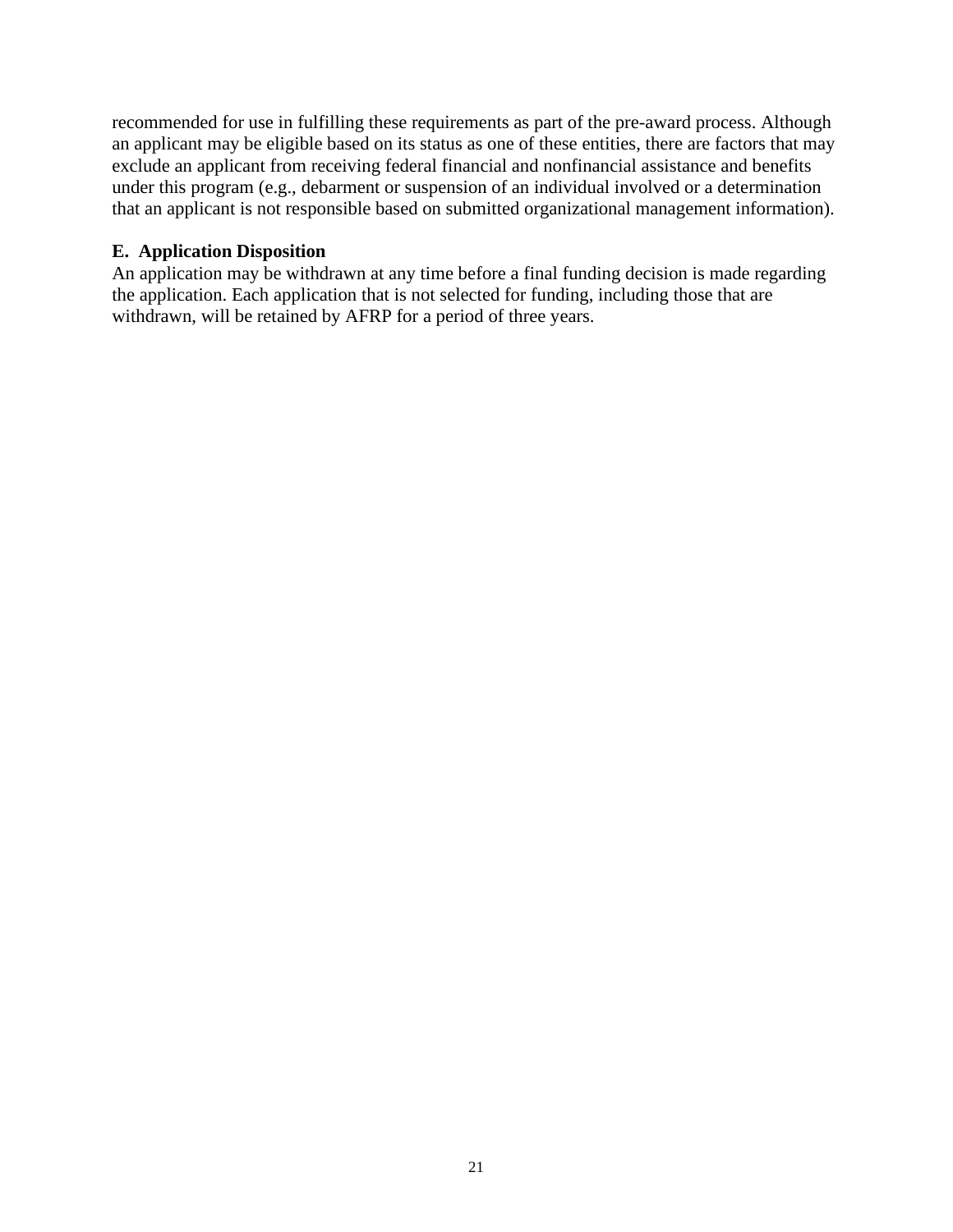# <span id="page-21-0"></span>**PART VI—AWARD ADMINISTRATION**

#### <span id="page-21-1"></span>**A. General**

Within the limit of funds available for such purpose, the NIFA awarding official shall make grants to those responsible, eligible applicants whose applications are judged most meritorious under the procedures set forth in this RFA. The date specified by the NIFA awarding official as the effective date of the grant shall be no later than September 30 of the federal fiscal year in which the project is approved for support and funds are appropriated for such purpose, unless otherwise permitted by law. The project need not be initiated on the grant effective date, but as soon thereafter as practical so that project goals may be attained within the funded project period. All funds granted by NIFA under this RFA may be used only for the purpose for which they are granted in accordance with the approved application and budget, regulations, terms and conditions of the award, applicable federal cost principles, USDA assistance regulations, and [NIFA General Awards Administration Provisions at 7 CFR part 3430, subparts A through E.](https://www.ecfr.gov/cgi-bin/text-idx?SID=0ab71b08f60a56d8bcf1aa3c30fd7047&mc=true&node=pt7.15.3430&rgn=div5)

#### <span id="page-21-2"></span>**B. Award Notice**

The award document will provide pertinent instructions and information including, at a minimum, the information described in [2 CFR 200.211.](https://www.ecfr.gov/cgi-bin/retrieveECFR?gp=&SID=3800cc220ca8fea0a0f526fd6371f2e3&mc=true&n=sp2.1.200.c&r=SUBPART&ty=HTML#se2.1.200_1211)

See [NIFA Terms and Conditions](https://nifa.usda.gov/terms-and-conditions) to view current NIFA award terms and conditions.

#### <span id="page-21-3"></span>**C. Administrative and National Policy Requirements**

Several federal statutes and regulations apply to grant applications considered for review and to project grants awarded under this program. These may include, but are not limited to, the ones listed on the NIFA web page – [NIFA FEDERAL REGULATIONS PAGE.](https://nifa.usda.gov/federal-regulations)

NIFA Federal Assistance Policy Guide**—**a compendium of basic NIFA policies and procedures that apply to all NIFA awards, unless there are statutory, regulatory, or award-specific requirements to the contrary—is available at [NIFA-20-016 NIFA Federal Assistance Policy](https://nifa.usda.gov/resource/nifa-federal-assistance-policy-guide-2018)  [Guide 2020.](https://nifa.usda.gov/resource/nifa-federal-assistance-policy-guide-2018)

#### <span id="page-21-4"></span>**D. Responsible and Ethical Conduct of Research**

Refer to Part II, D for more information.

#### <span id="page-21-5"></span>**E. Expected Program Outputs and Reporting Requirements**

The output and reporting requirements are included in the award terms and conditions (see [NIFA Terms and Conditions](https://nifa.usda.gov/terms-and-conditions) for information about NIFA award terms). If there are any program or award-specific award terms, they will be identified in the award.

Proposal requirement changes: Please note this year progress reports within the proposal for renewal applications will not be allowed extra pages. In addition, a technology readiness level form must be submitted with each project.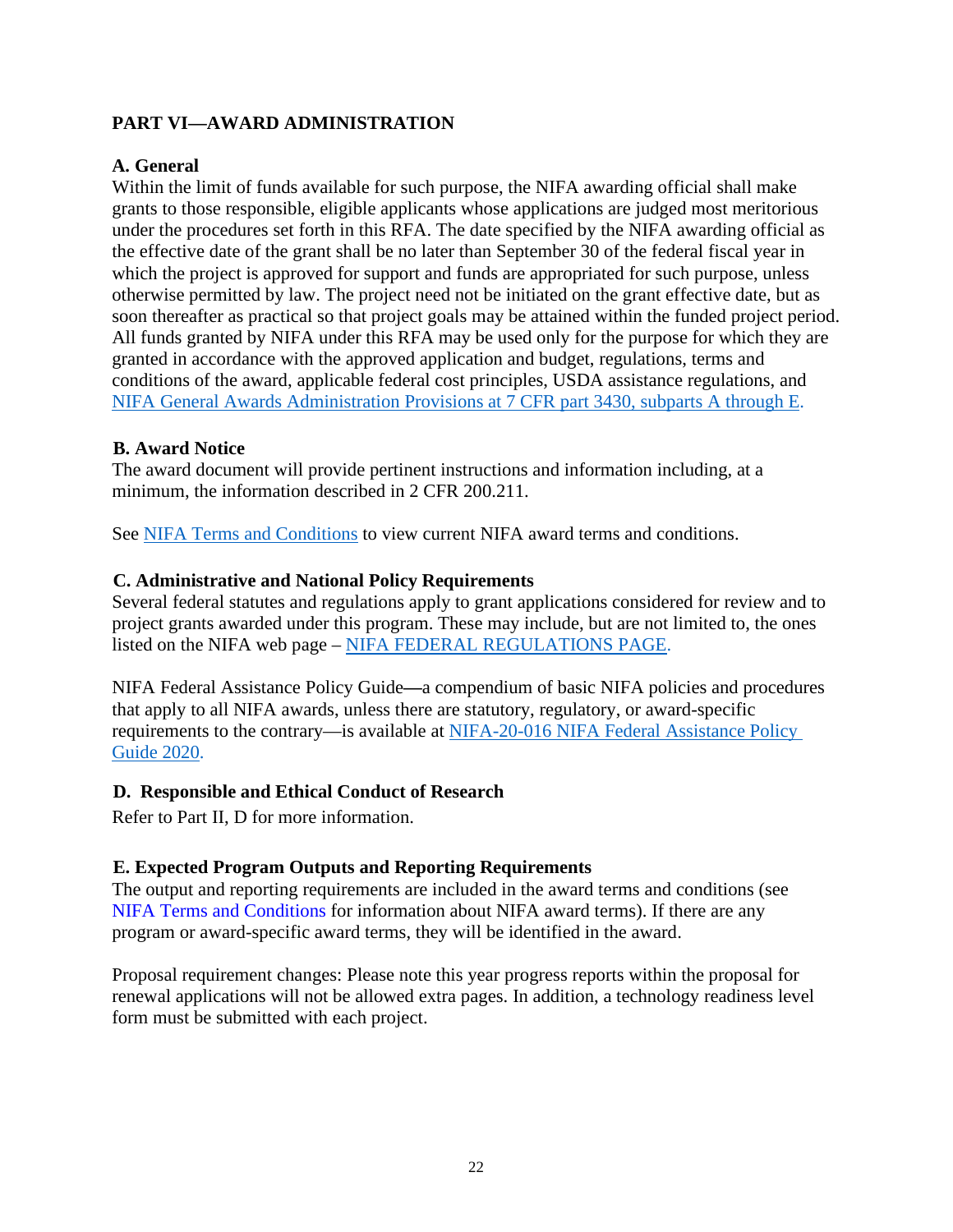# <span id="page-22-0"></span>**PART VII—AGENCY CONTACT**

Applicants and other interested parties are encouraged to contact:

Programmatic Contact – Tom Bewick National Program Leader Institute of Food Production and Sustainability Division of Plant Systems - Production Phone: (202) 913-3052 Email: tbewick@usda.gov

For administrative questions related to

- Grants.gov, see Part IV of this RFA
- Other RFA or application questions, please email [policy@usda.gov](mailto:policy@usda.gov)
- Awards under this RFA, please email [awards@usda.gov](mailto:awards@usda.gov)

U.S. Postal Mailing Address: National Institute of Food and Agriculture U.S. Department of Agriculture P.O. Box 419205, MS 10000 Kansas City, MO 64141-6205

Courier/Package Delivery Address: National Institute of Food and Agriculture United States Department of Agriculture 2312 East Bannister Road, MS 10000 Kansas City, MO 64141-3061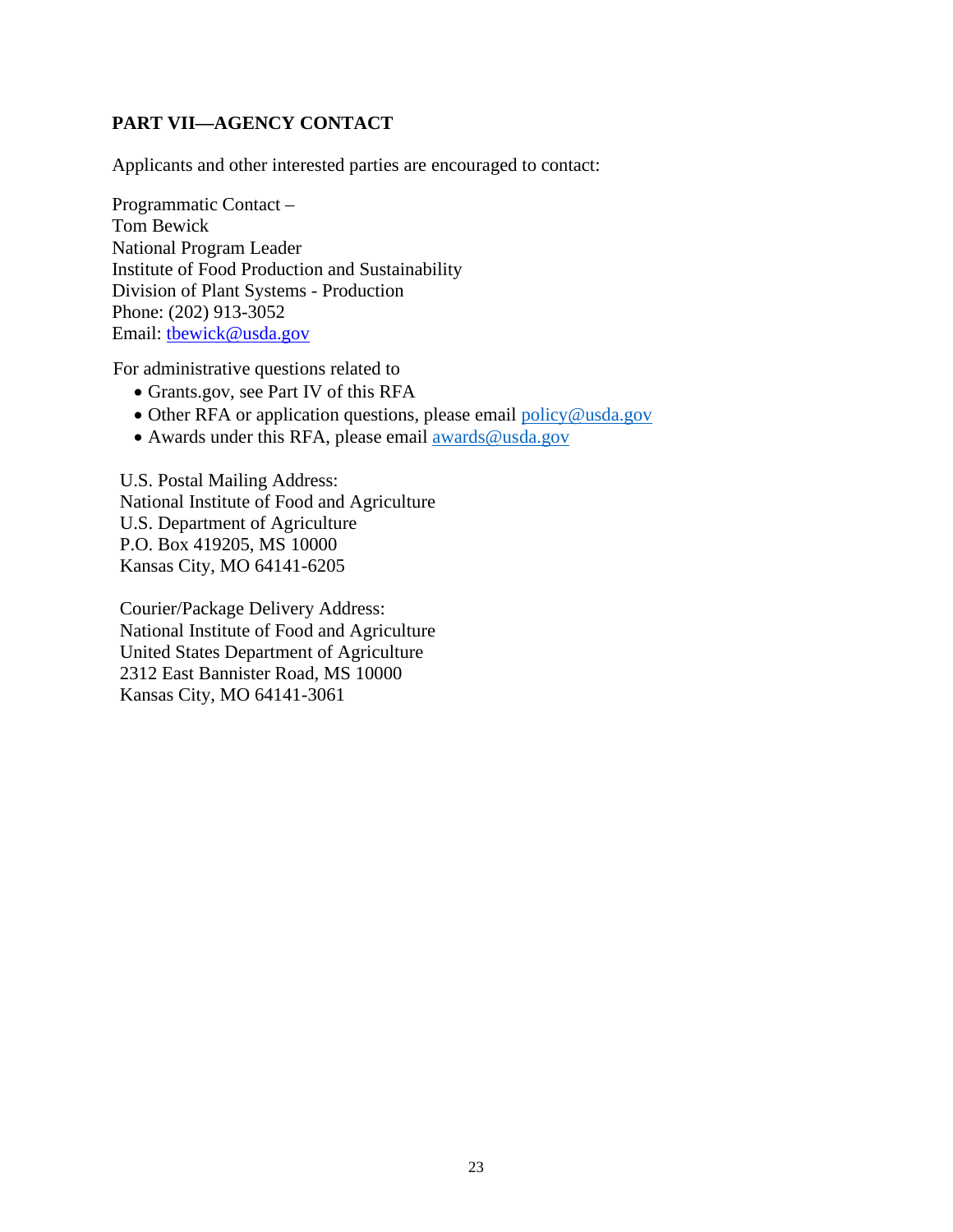# <span id="page-23-0"></span>**PART VIII—OTHER INFORMATION**

#### <span id="page-23-1"></span>**A. Use of Funds; Changes**

#### 1. **Delegation of Fiscal Responsibility**

Unless the terms and conditions of the award state otherwise, awardees may not in whole or in part delegate or transfer to another person, institution, or organization the responsibility for use or expenditure of award funds.

#### 2. **Changes in Budget or Project Plans**

In accordance with 2 CFR 200.308, awardees must request prior approval from NIFA for the following program or budget-related reasons:

(i) Change in the scope or the objective of the project or program (even if there is no associated budget revision requiring prior written approval).

(ii) Change in a key person specified in the application or the federal award.

(iii) The disengagement from the project for more than three months, or a 25 percent reduction in time devoted to the project, by the approved project director or principal investigator.

(iv) The inclusion, unless waived by the federal awarding agency, of costs that require prior approval in accordance with [2 CFR 200 Subpart E—Cost Principles](https://www.ecfr.gov/cgi-bin/text-idx?SID=8d1455fa746e944ce0170f12726f9035&mc=true&node=pt2.1.200&rgn=div5#sp2.1.200.e) of this part or [45 CFR Part](https://www.ecfr.gov/cgi-bin/text-idx?SID=1b00b3a2efe1c7b9394c99ab8824d717&mc=true&node=pt45.1.75&rgn=div5)  [75 Appendix IX, "Principles for Determining Costs Applicable to Research and Development](https://www.ecfr.gov/cgi-bin/text-idx?SID=1b00b3a2efe1c7b9394c99ab8824d717&mc=true&node=pt45.1.75&rgn=div5)  [under Awards and Contracts with Hospitals,"](https://www.ecfr.gov/cgi-bin/text-idx?SID=1b00b3a2efe1c7b9394c99ab8824d717&mc=true&node=pt45.1.75&rgn=div5) or [48 CFR Part 31, "Contract Cost Principles and](https://www.ecfr.gov/cgi-bin/text-idx?SID=3ae81eb2a18c80f69aa950f73d744cc4&mc=true&node=pt48.1.31&rgn=div5)  [Procedures,"](https://www.ecfr.gov/cgi-bin/text-idx?SID=3ae81eb2a18c80f69aa950f73d744cc4&mc=true&node=pt48.1.31&rgn=div5) as applicable.

(v) The transfer of funds budgeted for participant support costs as defined in [2 CFR §200.75](https://www.ecfr.gov/cgi-bin/text-idx?SID=d7c963e35cb8e7eae3c335283723574a&mc=true&node=pt2.1.200&rgn=div5#se2.1.200_175)  [Participant Support Costs](https://www.ecfr.gov/cgi-bin/text-idx?SID=d7c963e35cb8e7eae3c335283723574a&mc=true&node=pt2.1.200&rgn=div5#se2.1.200_175) to other categories of expense.

(vi) Unless described in the application and funded in the approved federal awards, the sub awarding, transferring or contracting out of any work under a federal award, including fixed amount subawards as described in [2 CFR §200.333 Fixed amount subawards.](https://www.ecfr.gov/cgi-bin/text-idx?SID=d7c963e35cb8e7eae3c335283723574a&mc=true&node=pt2.1.200&rgn=div5#se2.1.200_1333) This provision does not apply to the acquisition of supplies, material, equipment, or general support services.

(vii) Changes in the approved cost-sharing or matching provided by the non-federal entity.

(viii) The need arises for additional federal funds to complete the project.

The awardee will be subject to the terms and conditions identified in the award. See[NIFA](https://nifa.usda.gov/terms-and-conditions)  [Terms and Conditions](https://nifa.usda.gov/terms-and-conditions) for information about NIFA award terms.

#### <span id="page-23-2"></span>**B. Confidential Aspects of Applications and Awards**

When an application results in an award, it becomes a part of the record of NIFA transactions, available to the public upon specific request. Information that the Secretary of Agriculture determines to be of a confidential, privileged, or proprietary nature will be held in confidence to the extent permitted by law. Therefore, any information that the applicant wishes to have